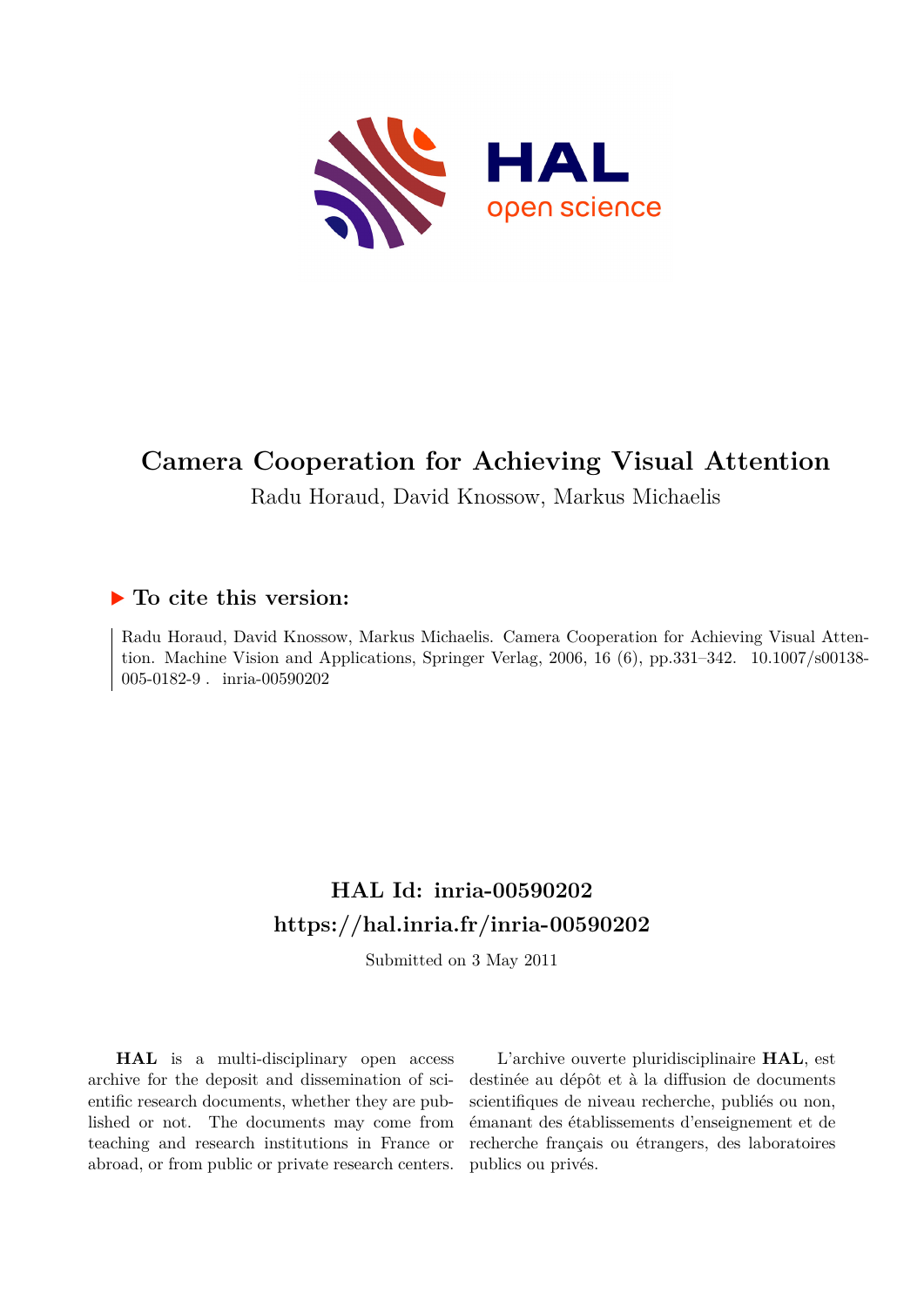# Camera ooperation for a
hieving visual

Radu Horaud, David Knossow, and Markus Mi
haelis INRIA Rhône-Alpes 655, avenue de l'Europe 38330 Montbonnot Saint-Martin, FRANCE Corresponding author: Radu Horaud Radu.Horaud@inrialpes.fr fax: +33 476 615 454

April 27, 2011

Machine Vision and Applications.  $16(6)$ , pp  $331-342$ , February 2006

### Abstra
t

In this paper we address the problem of establishing a omputational model for visual attention using cooperation between two cameras. More specifically we wish to maintain a visual event within the field of view of a rotating and zooming camera through the understanding and modelling of the *geometric and kinematic coupling* view thus allowing panoramic surveillance at low resolution. High-resolution details may be captured by a second camera, provided that it looks in the right direction. We derive an algebraic formulation for the coupling between the two cameras and we specify the practical conditions yielding a unique solution. We describe a method for separating a foreground event (such as a moving object) from its background while the amera rotates. A set of outdoor experiments shows the twoamera system in operation.

e, visual attention, stereo visual attention, stereo vision, stereo vision, stereo vision, stereo vision, ste matic calibration, pan-tilt camera head.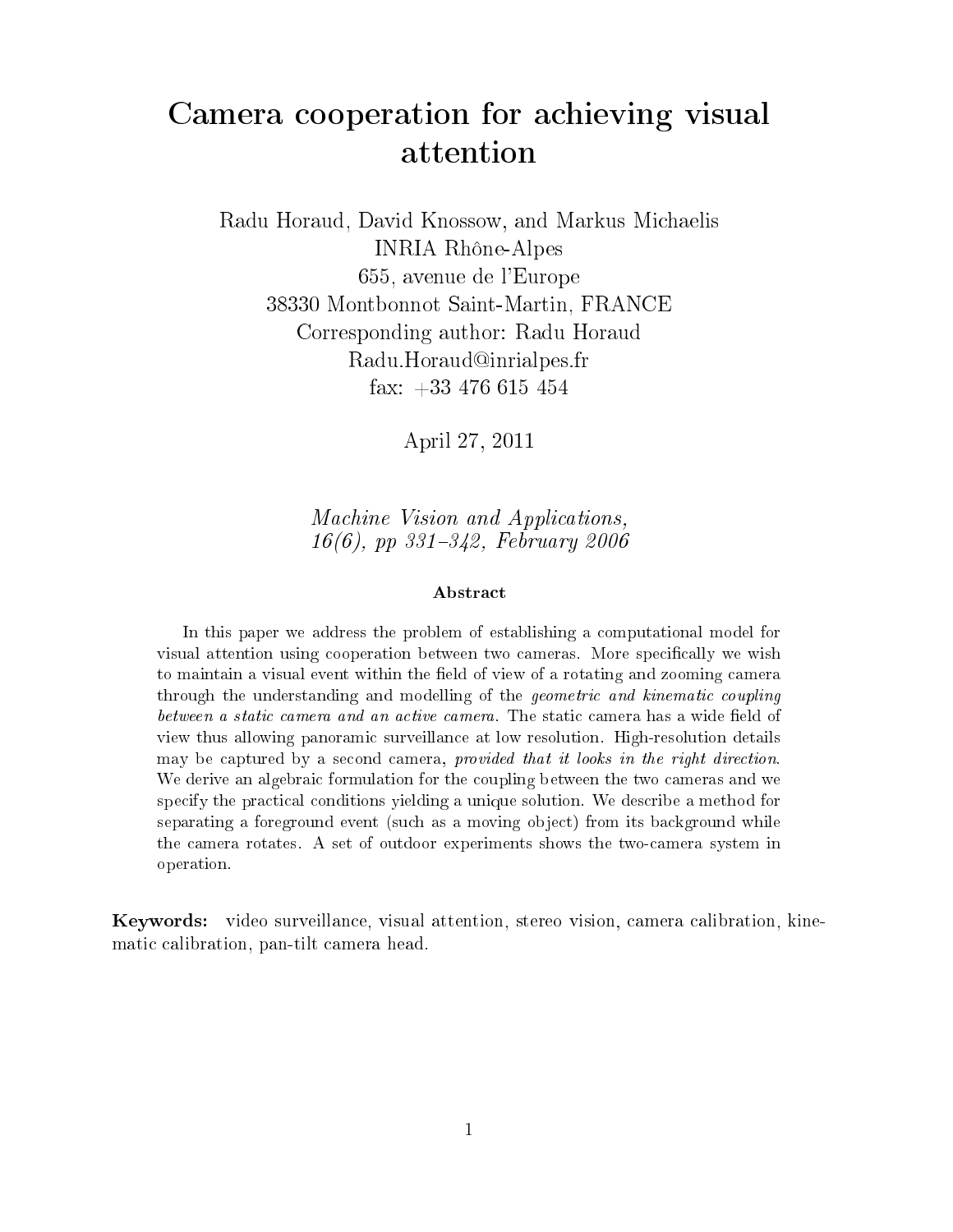# 1 Introdu
tion

In this paper we address the problem of establishing a computational model for visual attention using ooperation between two ameras. Attention me
hanisms may generally be defined as processes that allocate significant computing power to one part or several parts of an image, where information relevant to the task at hand is likely to be found. Therefore, attention pro
esses should en
apsulate both top-down and bottom-up visual pro
esses su
h as (i) the selection of a visual event of interest, (ii) the detection of image features which hara
terize the sele
ted event, (iii) me
hanisms for maintaining these features in the visual field of view, as well as (iv) further analysis such as recognition and interpretation. In particular, we address the problem of maintaining a visual event within the field of view of a camera and the approach that we take consists of monitoring an active camera through the understanding and modelling of the coupling between an active camera and a static amera.

Consider for example the case of a pedestrian or a bicycle rider evolving in an urban environment. They may be viewed as *static objects* in a single image. Nevertheless, in order to take into account the deformable/articulated nature of their shape and motion as well as their time evolution, it is crucial to observe them in videos and therefore consider them as *dynamic objects*.

Traditional visual attention systems use either an active camera, a binocular active system, or several static cameras. An active camera may rotate, translate, and zoom-in and -out in order to maintain the object of interest within its field of view and in order to compensate for changes in the object's appearance  $[15]$ ,  $[8]$ ,  $[6]$ ,  $[16]$ . Binocular devices use controlled camera movements for gaze holding – the two optical axes intersect and produce a zero-disparity surface [3], [2]. Other systems use several static cameras [12]. Static camera configurations have been thoroughly studied from a geometrical point of view  $|9|$ .

Both single and multiple amera systems have advantages and disadvantages. A single amera is simpler to operate and its motion an be easily ontrolled with motors. However, it annot a
quire depth information that is useful for s
ene understanding. Another drawba
k is that it annot provide low and high resolution simultaneously. Multiple amera systems have the advantage of being able to a
quire potentially ri
her information provided that the image registration (or correspondence) problem is solved. Active binocular heads try to ombine the advantages of ontrolled motions and of multiple amera geometry.

In this paper we propose an innovative solution that ombines the advantages of both static and active cameras and of both low- and high-resolution images. One camera is fixed and has a wide field of view, thus allowing surveillance of a wide area in terms of both width and depth of its field of view. Therefore, the image associated with this camera provides a panoramic view while it cannot capture scene details. These scene details are captured by another amera whi
h is mounted onto a motor-driven pan and tilt devi
e. Therefore, this camera is able to gaze in a specific direction with a specified focal length. At the best of our knowledge the only previous attempt to combine static and active cameras for visual attention and surveillance is described in  $\vert 18 \vert$ . With respect to  $\vert 18 \vert$  which describes a general philosophy and a system architecture, we analyse and characterize in detail the fine geometric and mechanical coupling between a static and a rotating camera.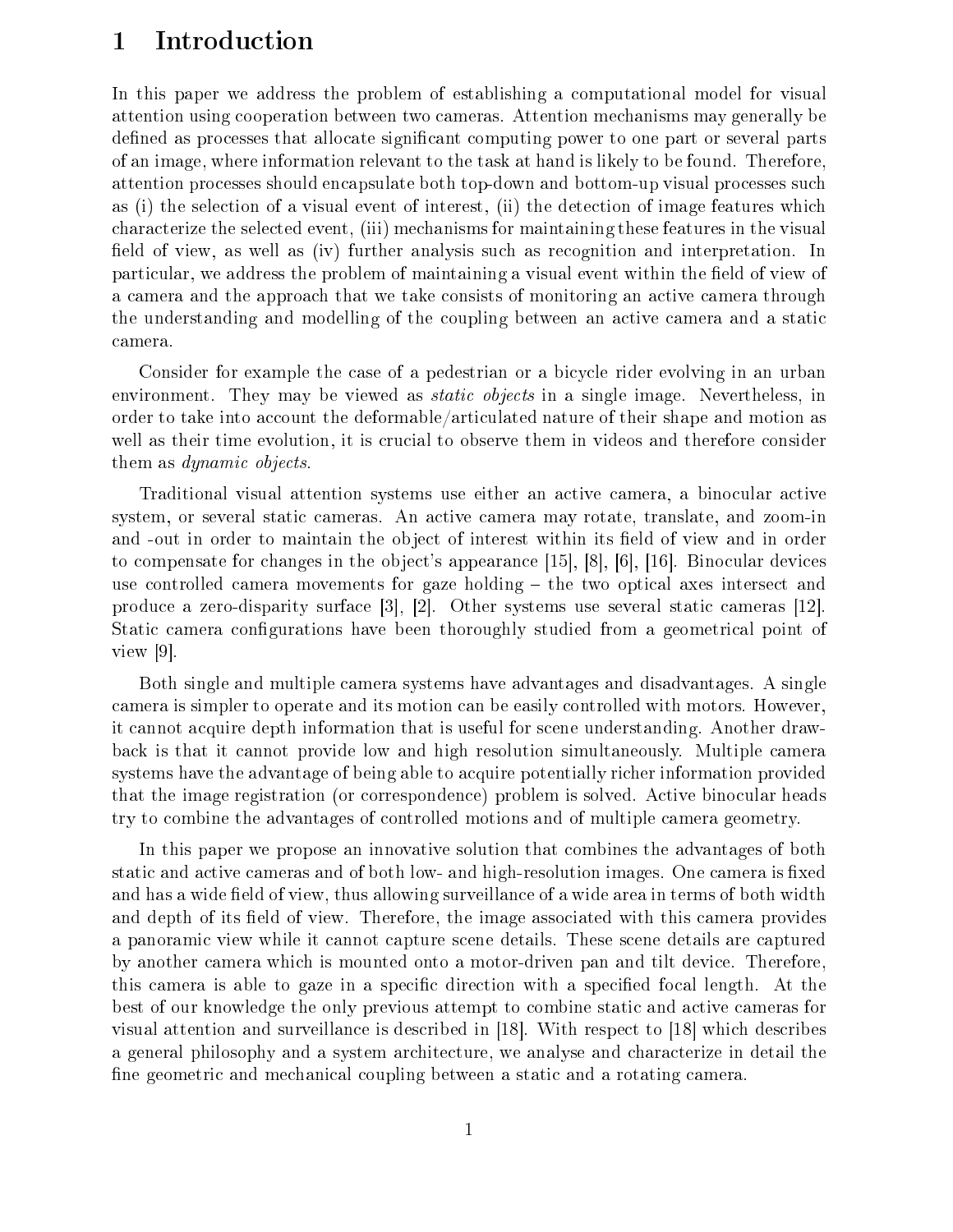In practice, the two-camera video system proceeds as follows. A scene event such as a moving person is first detected and selected using the first (static) camera. Since this camera is static and its field of view covers the whole scene, an event will appear in its associated image sequence as a relatively small object. Well understood and widely developed methods (optical flow, image differentiation, background subtraction, etc.) may be used to *detect* an event occurring in such a region and *track* it over time. However, the resolution associated with this image is not sufficient to properly recognize and interpret the event. The se
ond amera must be ontrolled in order to dynami
ally adjust its pan, tilt, and zoom such that the moving object remains in its field of view and such that the object projects onto the image plane at constant size and resolution. Ideally one would like that the camera's degrees of freedom (pan, tilt, and zoom) compensate for changes in appearance due to both viewpoint and depth variations. Once the object of interest has been properly "captured" by the second camera, the latter should be able to track the object using a visual servoing loop which controls the camera's rotations and zoom settings  $\lceil 5 \rceil$ .

Such a camera system raises several interesting issues and questions from methodological, computational, and practical points of view. The traditional approach for coupling two or several static cameras based on projective geometry and its associated algebraic and numerical tools is not sufficient. Since one of the cameras is active, both the geometri
al and the me
hani
al ouplings must be onsidered. Another ru
ial issue that must be addressed is the stereo correspondence problem. With two static cameras the orresponden
e problem does not have, in general, a good pra
ti
al solution be
ause of the inherent ambiguity associated with image-to-image matching. With an active stereo system and under the assumption that a specific object must be selected and tracked, the orresponden
e problem be
omes tra
table from a omputational point of view. Moreover, stereo orresponden
e is required only for bootstrapping the attention me
hanism. Finally, cooperation between a low-resolution tracker performed with a static camera and a high-resolution tracker performed with an active camera must be properly defined and modelled.

This paper has the following original ontributions. ontributions: We derive a mathematical expression for the two-camera coupling, where one camera is static and the other omera rotates, under the form of a set of polynomial equations. We show that, in the general ase, there may be several solutions for the pan and tilt angles and that these solutions are parameterized by the a depth parameter (the depth from the static camera to the scene event). We consider the special case where the pan and tilt rotational axes are mutually orthogonal. We show that with a pra
ti
al amera setup there is a unique solution for the pan and tilt values. We describe a practical solution for achieving gaze control with a rotating camera and for separating a moving object from its static background. Once an initial solution is found, gaze-control is reduced to the tracking of an event in the static image and to the updating of the pan and tilt angle values.

The remainder of this paper is organized as follows.

Section 2 describes and analyses in detail the geometric and kinematic coupling between a static camera and a rotating camera. The coupling model allows the rotating camera to gaze onto an event sele
ted in the stati amera. We analyse both the general ase and a simplified pan-tilt model. We derive the number of algebraic solutions.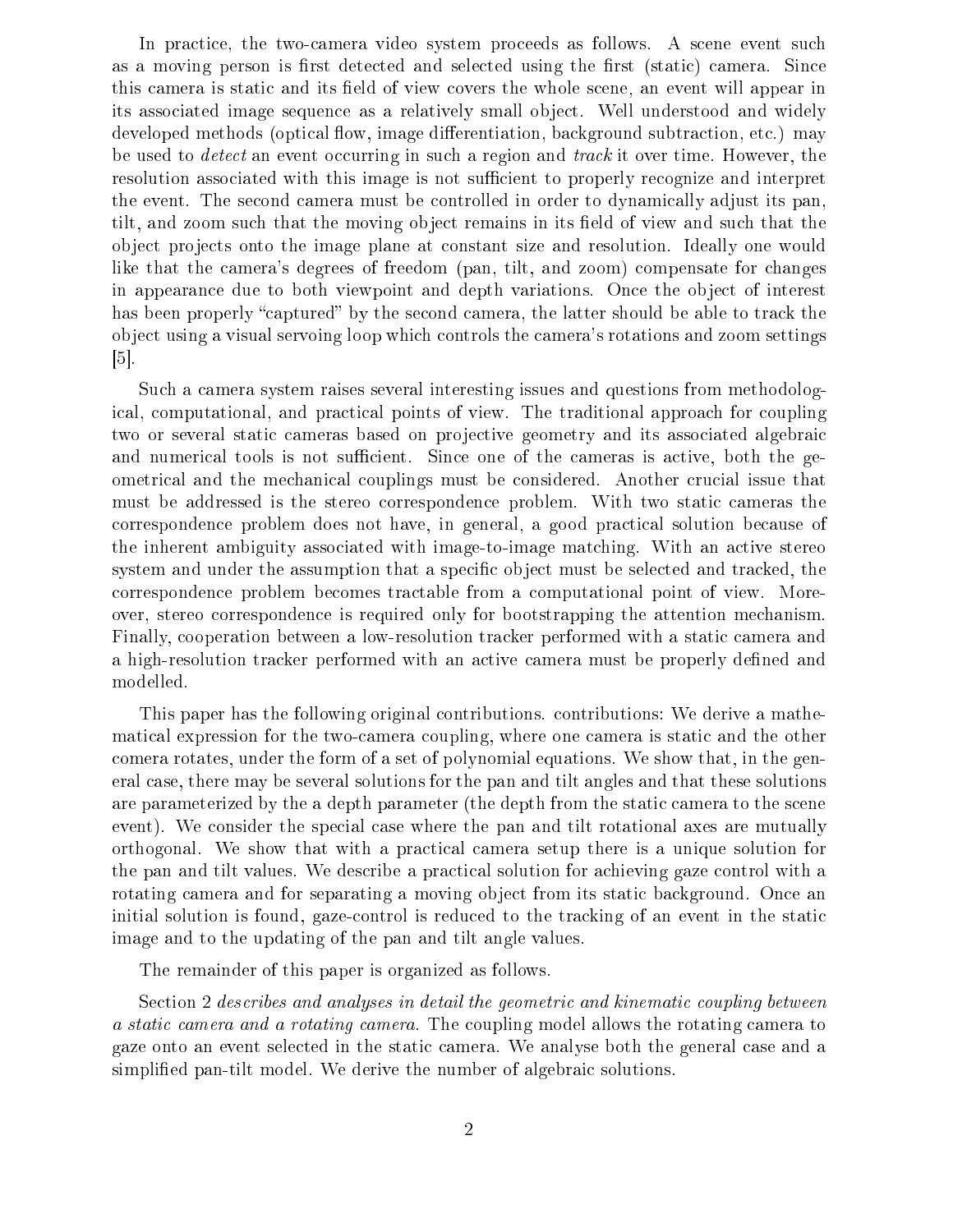Section 3 describes a method for dynamically separating an event (a moving object) from its background by estimating the projective mapping associated with a camera undergoing rotational motions. We des
ribe a method for robustly estimating this mapping by aligning the grey-levels/colors of image pixels which correspond to the background. This transformation is then used for warping the previous and next frames onto the urrent frame and for detecting event pixels, i.e., with an apparent image motion that is different than the apparent ba
kground motion.

Section 4 provides an overview of the practical system that is implemented together with some implementation details: camera, stereo, and kinematic calibration, as well as depth estimation with a static-active camera pair. A complete set of experiments is described in detail as well.

Appendices A, B, and C provide a detailed description of the kinematic model being used to describe the pan and tilt device, as well as a method for calibrating the fixed parameters of this zero-referen
e kinemati model.

### 2 The coupling between a static and a rotating camera

In this section we consider the geometric and kinematic aspects of the coupling between fixed and rotating cameras. From a geometric point of view, the two cameras act as a stereoscopic device which can be described using the epipolar constraint within a projective geometry framework. From a me
hani
al point of view, the rotating amera is mounted on a pan and tilt mechanism which has an associated kinematic structure. In order to describe the latter we will adopt a zero-reference kinematic model.

In this section we establish the formal link between a static camera and a rotating camera based on the epipolar geometry (which holds at each time instant) and the kinematic model associated with a pan and tilt mechanism. First we introduce the point reconstruction equations. Se
ond we onsider a pan and tilt kinemati model in its most general form. Third, we analyse the case of a simplified pan and tilt model, i.e., the pan and tilt rotation axes are mutually orthogoanal.

#### 2.1Twoamera geometry

Let us denote by  $P_1$  and  $P_2$  the projection matrices associated with the two cameras. A 3-D point M, represented in projective space by a 4-vector  $\mathbf{M} = (X \ Y \ Z \ 1)^{\top}$ , is related to its image projections  $m_1$  and  $m_2$  by:

$$
\lambda_1 \mathbf{m}_1 = \mathbf{P}_1 \mathbf{M} \tag{1}
$$

$$
\lambda_2 \mathbf{m}_2 = \mathbf{P}_2 \mathbf{M} \tag{2}
$$

The non null scalars  $\lambda_1$  and  $\lambda_2$  indicate that the projective equality is defined up to a scale factor. They may be interpreted as the *projective depths* along the lines of sight from the centers of projection through the image points  $m_1$  and  $m_2$  with projective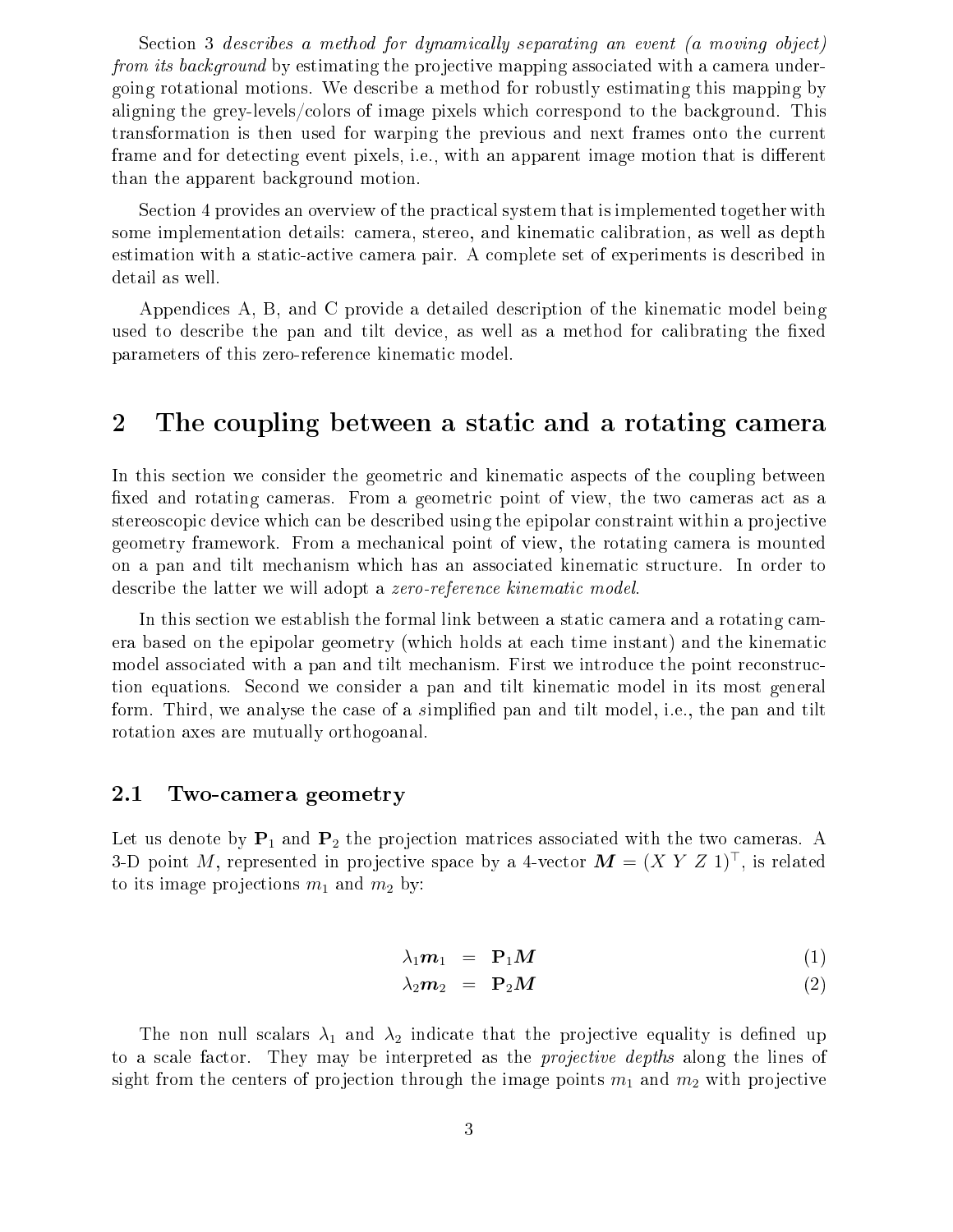coordinates  $m_1$  and  $m_2$ . For pinhole cameras, the 3×4 projection matrices have the following parameterization:

$$
\mathbf{P}_1 = \mathbf{K}_1 [\mathbf{I} \ \mathbf{0}] \tag{3}
$$

$$
\mathbf{P}_2 = \mathbf{K}_2 [\mathbf{R} \quad \mathbf{t} ] \tag{4}
$$

The  $3\times3$  matrices  $\mathbf{K}_1$  and  $\mathbf{K}_2$  have the intrinsic camera parameters as entries (see below the expression of  $K_2$ ). The rotation **R** and the translation **t** describe the orientation and position of the second camera with respect to the first camera. Without loss of generality we will assume that the first camera is calibrated, therefore matrix  $K_1$  is known. The second camera is calibrated as well up to its focal length f which may or may not be known and which is allowed to vary. The expression of  $K_2$  is:

$$
\mathbf{K}_2 = \begin{bmatrix} kf & 0 & u_c \\ 0 & f & v_c \\ 0 & 0 & 1 \end{bmatrix} = \begin{bmatrix} k & 0 & u_c \\ 0 & 1 & v_c \\ 0 & 0 & 1 \end{bmatrix} \begin{bmatrix} f & 0 & 0 \\ 0 & f & 0 \\ 0 & 0 & 1 \end{bmatrix} = \mathbf{K}_2' \mathbf{D}_f
$$

In order to eliminate the known amera parameters from the equations we use the the substitutions  $\bm{m}_1 = \mathbf{K}_1 \bm{n}_1$  and  $\bm{m}_2 = \mathbf{K}_2' \bm{n}_2$ . By combining eq. (1) with eq. (3) we obtain a simple expression for the coordinates of  $M$ :

$$
\bm{M} = \left(\begin{array}{c} \lambda_1\bm{n}_1 \\ 1 \end{array}\right)
$$

By combining eq. (2) with eq. (4) and by substitution of  $\boldsymbol{M}$  we obtain:

$$
\lambda_2 n_2 = \mathbf{D}_f \left( \lambda_1 \mathbf{R} n_1 + t \right) \tag{5}
$$

This is the projective epipolar relationship between the camera coordinates  $n_1$  and  $n_2$ (of  $m_1$  and  $m_2$ ), the focal length of the active camera f, and the relative position and orientation of the active camera with respect to the static camera,  $t$  and  $\bf R$ . With the notation  $\mathbf{n}_2 = (x_2 \ y_2 \ 1)^\top$  we farther eliminate  $\lambda_1$  by dividing the first and second vector components,  $()_1$ ,  $()_2$  with the third vector component,  $()_3$ :

$$
x_2 = f \frac{(\lambda_1 \mathbf{R} \mathbf{n}_1 + \mathbf{t})_1}{(\lambda_1 \mathbf{R} \mathbf{n}_1 + \mathbf{t})_3}
$$
  
\n
$$
y_2 = f \frac{(\lambda_1 \mathbf{R} \mathbf{n}_1 + \mathbf{t})_2}{(\lambda_1 \mathbf{R} \mathbf{n}_1 + \mathbf{t})_3}
$$
\n(6)

Without loss of generality we seek a solution which configures the stereo system such that the scene point  $M$  is viewed in the center of the image associated with the active camera:  $\mathbf{n}_2 = (0 \ 0 \ 1)^\top$ . The equations above become:

$$
(\lambda_1 \mathbf{R} \mathbf{n}_1 + \mathbf{t})_1 = 0
$$
  
\n
$$
(\lambda_1 \mathbf{R} \mathbf{n}_1 + \mathbf{t})_2 = 0
$$
\n(7)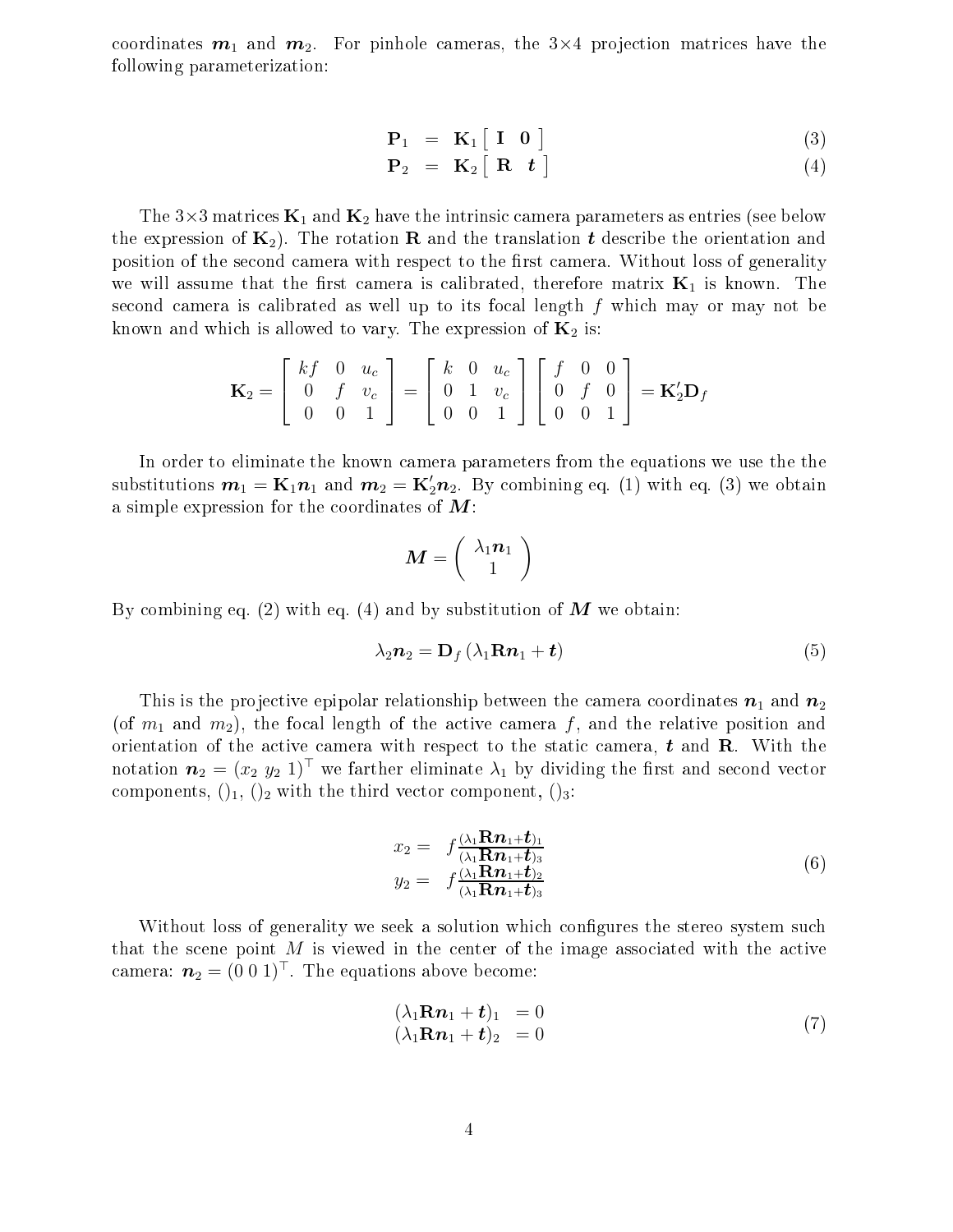**Problem formulation.** Given a 3-D point M which is observed in the static camera's image at  $m_1$  with camera coordinates  $n_1$ , we want to find the position and orientation of the active camera such that M projects onto the active camera's image center.

In order to solve this problem we must parameterize the rotations and translations of the active camera as a function of (i) the relative position of the active camera with respect to the static camera and of (ii) the kinematic model associated with the active camera's pan and tilt me
hanism. Therefore we must establish the link between the epipolar geometry constraint and the kinematic model constrains. We will adopt the zero-reference kinematic model for the pan-tilt device. This model allows the user to select a zero-reference or a docking reference for the kinematic chain. We solve for a general pan-tilt kinematic model and we develop a close-form solution for a simplified pan-tilt model. The existence of a unique solution allows to safely apply numerical methods to the general case.

We denote by  $T$  the  $4\times4$  homogeneous matrix:

$$
\mathbf{T} = \left[ \begin{array}{cc} \mathbf{R} & \mathbf{t} \\ \mathbf{0}^\top & 1 \end{array} \right] \tag{8}
$$

We also denote by  $T_0$  the docking or *reference position* of the active camera. From a pra
ti
al point of view and for stereo alibration purposes, this referen
e position is hosen such that the two cameras have a common field of view. Let  $Q$  describe the *rigid and* constrained motion undergone by the active camera from its docking position to a current position. From Figure 1 one an noti
e that the following relationship holds:

$$
\mathbf{T} = \mathbf{Q}\mathbf{T}_0 \tag{9}
$$

### Insert Figure <sup>1</sup> approximatively here

#### 2.2General pan-tilt model

Matrices  $Q$  and  $T_0$  have the same mathematical structure although the former describes a kinematically constrained motion while the latter describes a *static* relationship between two Cartesian frames. Matrix <sup>Q</sup> des
ribes the motion undergone by a pan and tilt me
hanism. In order to des
ribe su
h a me
hanism we will adopt the well known zero-referen
e kinematic model. The latter is described in many textbooks such as  $[13, 17, 14]$ . In its most general form this motion an be de
omposed as follows (see appendix A):

$$
\mathbf{Q} = \mathbf{Q}_2(\alpha, \alpha_0) \mathbf{Q}_1(\beta, \beta_0, \alpha_0) \tag{10}
$$

where  $\mathbf{Q}_1$  and  $\mathbf{Q}_2$  are one-dimensional Lie groups each one describing a rotation:  $\alpha$  and  $\beta$ are the pan and tilt angles parameterizing these motions with  $\alpha_0$  and  $\beta_0$  being the pan and tilt values asso
iated with the zero-referen
e position. Ea
h one of these transformations an be written as:

$$
\mathbf{Q}_1 = \begin{bmatrix} \mathbf{R}_1 & \mathbf{t}_1 \\ \mathbf{0}^\top & 1 \end{bmatrix} = \mathbf{I}_{4 \times 4} + \sin(\beta - \beta_0)\hat{\mathbf{Q}}_1 + (1 - \cos(\beta - \beta_0))\hat{\mathbf{Q}}_1^2 \tag{11}
$$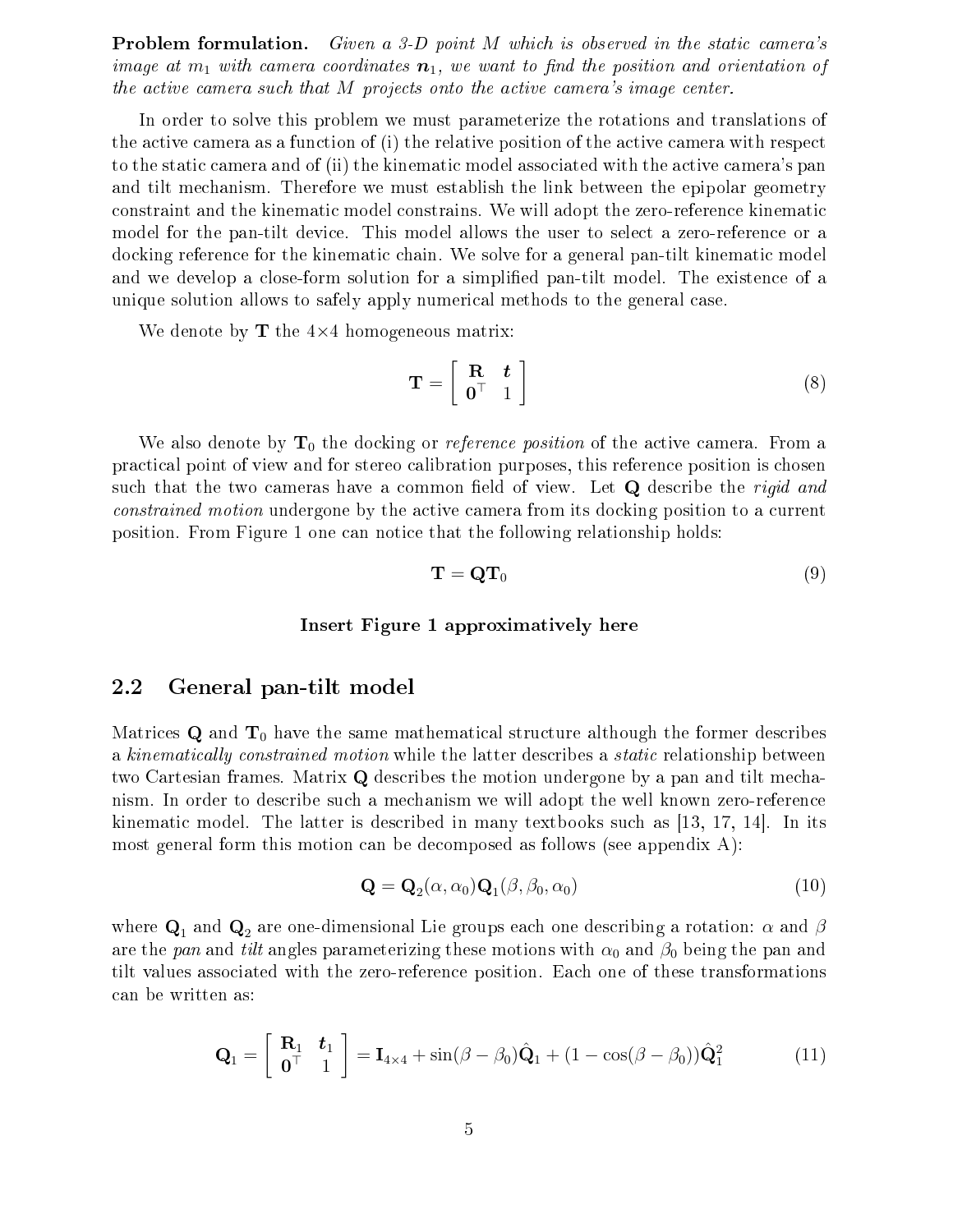Matrix  $\hat{\mathbf{Q}}_1$  describes the tangent operator associated with the rigid motion; It is composed of a skew-symmetric matrix  $\hat{\mathbf{R}}_1$  and a translational velocity vector  $\hat{\boldsymbol{t}}_1$  and writes as:

$$
\hat{\mathbf{Q}}_1 = \left[ \begin{array}{cc} \hat{\mathbf{R}}_1 & \hat{\boldsymbol{t}}_1 \\ \mathbf{0}^\top & 0 \end{array} \right] \tag{12}
$$

It is worthwhile to notice that  $\mathbf{Q}_1^{-1}((\beta-\beta_0)) = \mathbf{Q}_1(-(\beta-\beta_0))$  and from equation (11) we obtain that the tangent operator may be estimated from a single motion:

$$
trace (\mathbf{Q}_1) = 2 (1 + cos(\beta - \beta_0))
$$
\n(13)

and:

$$
\hat{\mathbf{Q}}_1 = \frac{1}{2\sin(\beta - \beta_0)} \left( \mathbf{Q}_1 - \mathbf{Q}_1^{-1} \right)
$$
\n(14)

By substituting eq. (12) into eq. (11) we obtain:

$$
\mathbf{R}_1 = \mathbf{I}_{3\times 3} + \sin(\beta - \beta_0)\hat{\mathbf{R}}_1 + (1 - \cos(\beta - \beta_0))\hat{\mathbf{R}}_1^2
$$
(15)

$$
\boldsymbol{t}_1 = \sin(\beta - \beta_0)\hat{\boldsymbol{t}}_1 + (1 - \cos(\beta - \beta_0))\hat{\mathbf{R}}_1\hat{\boldsymbol{t}}_1 \tag{16}
$$

There is a similar expression for  $\mathbf{Q}_2$ . Equation (9) may be written as.

$$
\mathbf{R} = \mathbf{R}_2 \mathbf{R}_1 \mathbf{R}_0 \tag{17}
$$

$$
t = R_2R_1t_0 + R_2t_1 + t_2 \tag{18}
$$

Eq. (7) becomes (the subscripts  $()_1$  and  $()_2$  denote the first and second vector components):

$$
(\lambda_1 \mathbf{R}_2 \mathbf{R}_1 \mathbf{R}_0 \mathbf{n}_1 + \mathbf{R}_2 \mathbf{R}_1 \mathbf{t}_0 + \mathbf{R}_2 \mathbf{t}_1 + \mathbf{t}_2)_1 = 0
$$
  
\n
$$
(\lambda_1 \mathbf{R}_2 \mathbf{R}_1 \mathbf{R}_0 \mathbf{n}_1 + \mathbf{R}_2 \mathbf{R}_1 \mathbf{t}_0 + \mathbf{R}_2 \mathbf{t}_1 + \mathbf{t}_2)_2 = 0
$$
\n(19)

This a set of of two equations with three unknowns:  $\alpha$ ,  $\beta$ , and  $\lambda_1$ . We recall that we want to determine the pan and tilt angles such that the event detected at position  $m_1$  in the first image (with camera coordinates  $n_1$ ) appears at position  $m_2$  (with camera coordinates (0 0)) in the second image. The unknown  $\lambda_1$  is the depth of the observed scene point with respect to the fixed camera. In order to be able to find a solution for the pan and tilt angles we must specify this depth. The practical method for estimating the latter is described in detail in section 4.2. From now on we will assume that  $\lambda_1$  is known.

In practice it will be more convenient to consider the initial set of three equations, i.e., eq. (5). By substituting equations (17), (18) into this equation and with  $p = \lambda_1 \mathbf{R}_0 \mathbf{n}_1 + \mathbf{t}_0$ we obtain:

$$
\mathbf{R}_1 \mathbf{p} + \mathbf{t}_1 + \mathbf{R}_2^\top \mathbf{t}_2 = \mathbf{R}_2^\top \begin{pmatrix} 0 \\ 0 \\ \lambda_2 \end{pmatrix}
$$
 (20)

Vector  $p$  denotes the coordinates of the observed 3-D point M in the zero-reference camera frame  $-$  the *docking* position of the active camera. From the equations above it can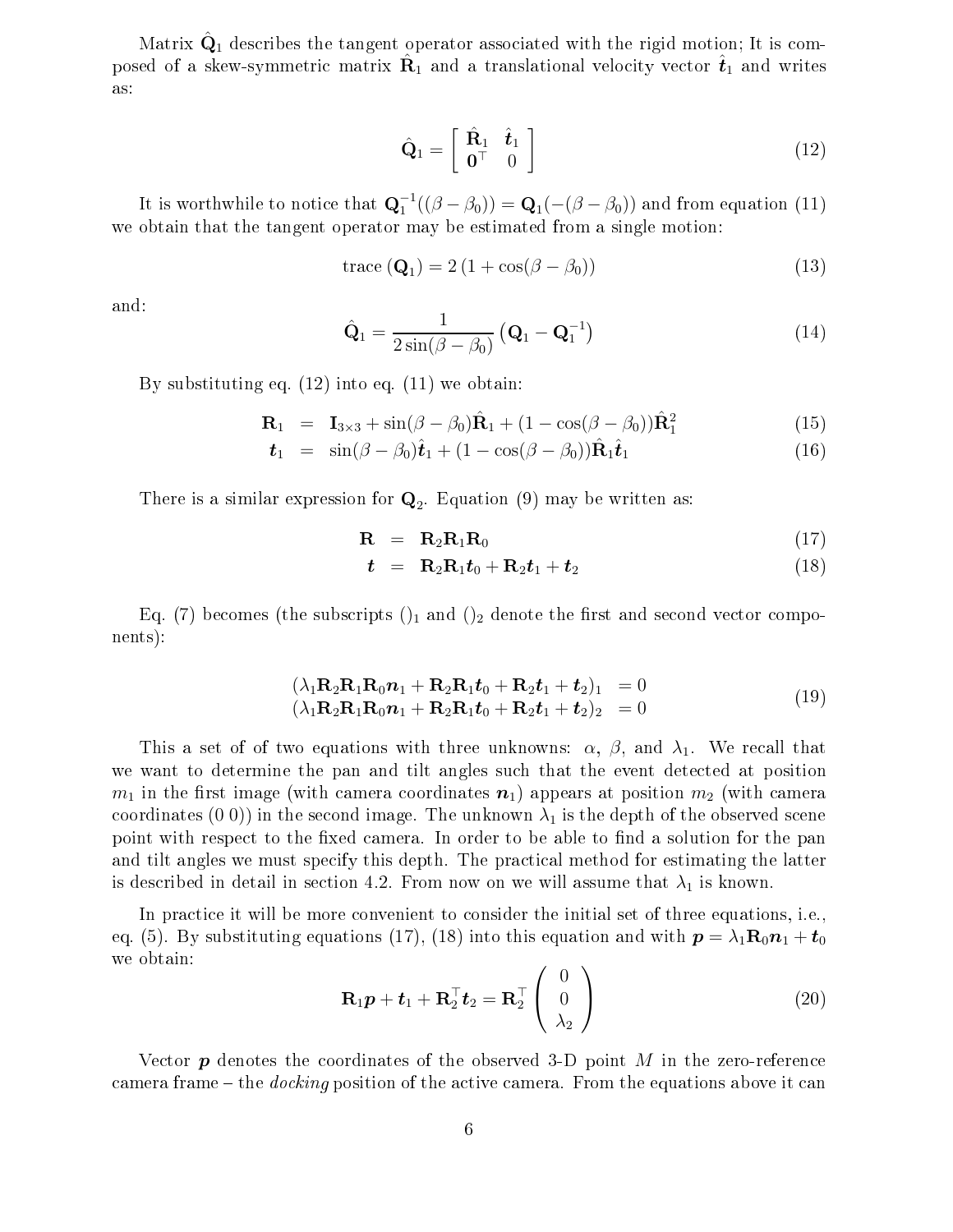be observed that  $\mathbf{R}_1, t_1, \mathbf{R}_2$ , and  $t_2$  are parameterized by the known tangent operators (see appendix  $C$ ) and by the three unknowns – the pan and tilt angles and the depth parameter  $\lambda_2$ . Therefore we obtain three equations in  $\cos(\beta-\beta_0)$ ,  $\sin(\beta-\beta_0)$ ,  $\cos(\alpha-\alpha_0)$ ,  $\sin(\alpha-\alpha_0)$ , and  $\lambda = \lambda_2$ . With the following standard substitutions:

$$
\sin(\alpha - \alpha_0) = \frac{2 \tan \frac{(\alpha - \alpha_0)}{2}}{1 + \tan^2 \frac{(\alpha - \alpha_0)}{2}} = \frac{2t_\alpha}{1 + t_\alpha^2}
$$

$$
\cos(\alpha - \alpha_0) = \frac{1 - \tan^2 \frac{(\alpha - \alpha_0)}{2}}{1 + \tan^2 \frac{(\alpha - \alpha_0)}{2}} = \frac{1 - t_\alpha^2}{1 + t_\alpha^2}
$$

we obtain three polynomial equations in three unknowns:  $t_{\alpha}$ ,  $t_{\beta}$ , and  $\lambda$ . It is possible to eliminate  $\lambda$  as an unknown between the second and third equations, at the price of increasing the degree of the resulting polynomials. In the general case it will be difficult to analyse the number of admissible solutions of such a set of polynomials  $|4|$ . Although in pra
ti
e these polynomials will be solved using numeri
al methods, su
h as the Newton method for finding roots of sets of polynomials, it is crucial to be able to state in advance the exact number of practical solutions.

We denote these sets of solutions by  $(\alpha^{(i)}, \beta^{(i)}, \lambda^{(i)})$ . They are in the intervals  $[\alpha_0 \pi, \alpha_0 + \pi$ ,  $[\beta_0 - \pi, \beta_0 + \pi]$  and we must have  $\lambda > 0$ . So far we considered the most general case. We analyse in detail a simplified pan-tilt device and we show that in this case there is a unique solution. We conclude that the general case also admits a unique solution.

#### 2.3Simplied pan and tilt model

In the case where the pan and tilt axes are mutually orthogonal the kinematic model of the device is simplified, as described in appendix B. This simpler kinematic model allows an algebraic analysis of the number of solutions associated with the inverse kinematics of the pan and tilt amera. Moreover and for the sake of this analysis, one may hoose  $\alpha_0 = \beta_0 = 0$ . The matrices become:

$$
\mathbf{Q}_1 = \begin{bmatrix} \cos \beta & 0 & \sin \beta & t_1^1 \\ 0 & 1 & 0 & t_2^1 \\ -\sin \beta & 0 & \cos \beta & t_3^1 \\ 0 & 0 & 0 & 1 \end{bmatrix}
$$
 (21)

$$
\mathbf{Q}_2 = \begin{bmatrix} 1 & 0 & 0 & t_1^2 \\ 0 & \cos \alpha & -\sin \alpha & t_2^2 \\ 0 & \sin \alpha & \cos \alpha & t_3^2 \\ 0 & 0 & 0 & 1 \end{bmatrix}
$$
(22)

It follows that eq.  $(20)$  becomes:

$$
\begin{bmatrix}\n\cos \beta & 0 & \sin \beta \\
0 & 1 & 0 \\
-\sin \beta & 0 & \cos \beta\n\end{bmatrix}\n\begin{pmatrix}\np_1 \\
p_2 \\
p_3\n\end{pmatrix} +\n\begin{pmatrix}\nt_1^1 \\
t_2^1 \\
t_3^1\n\end{pmatrix} +\n\begin{bmatrix}\n1 & 0 & 0 \\
0 & \cos \alpha & \sin \alpha \\
0 & -\sin \alpha & \cos \alpha\n\end{bmatrix}\n\begin{pmatrix}\nt_1^2 \\
t_2^2 \\
t_3^2\n\end{pmatrix} =\n\begin{pmatrix}\n0 \\
\lambda_2 \sin \alpha \\
\lambda_2 \cos \alpha\n\end{pmatrix}
$$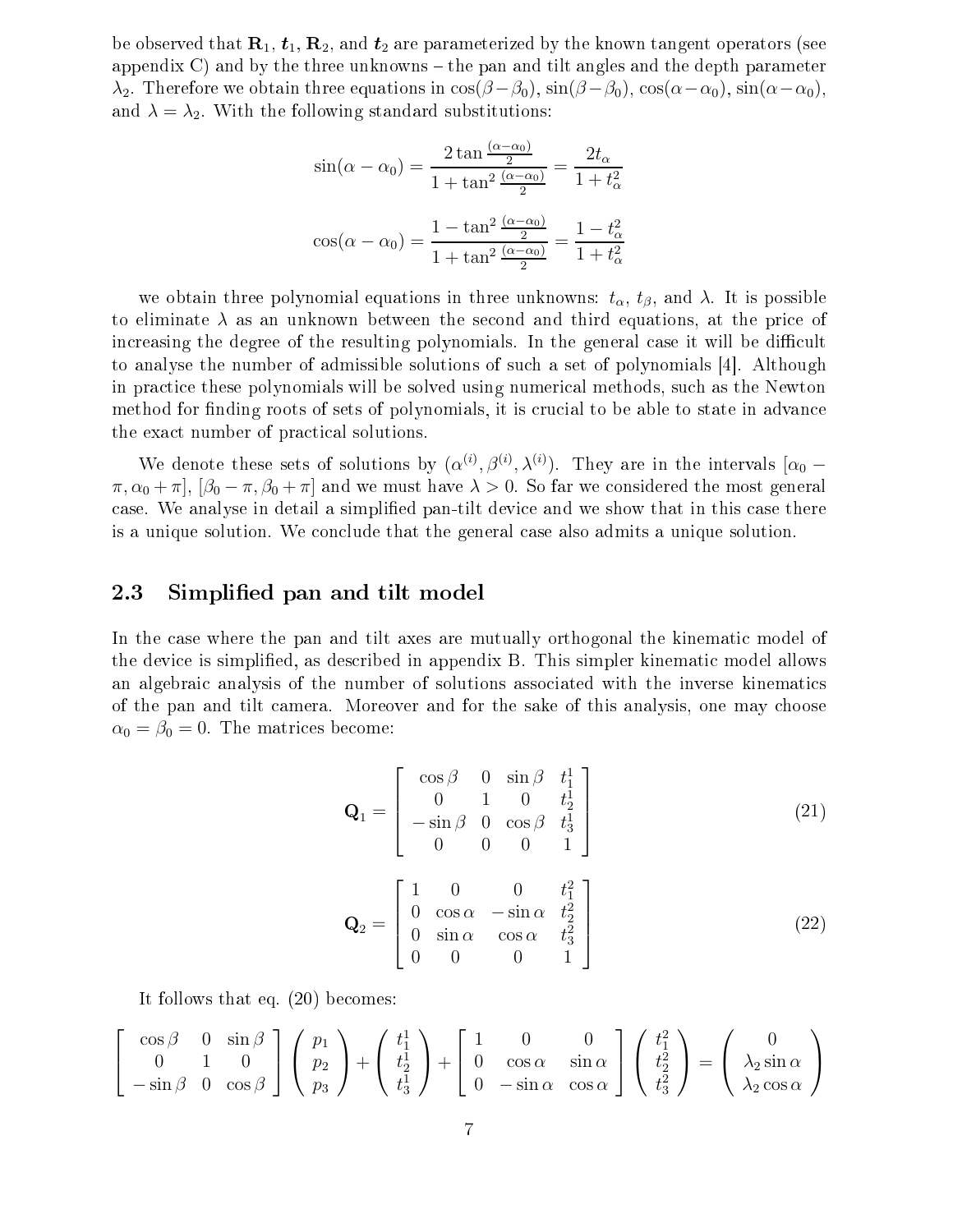which yields the following equations in  $\tan \frac{\beta}{2} = t_{\beta}$ ,  $\tan \frac{\alpha}{2} = t_{\alpha}$ , and  $\lambda = \lambda_2$ :

$$
(t_1^1 + t_1^2 - p_1) t_\beta^2 + 2p_3 t_\beta + (t_1^1 + t_1^2 + p_1) = 0
$$
  
\n
$$
(t_2^1 - t_2^2 + p_2) t_\alpha^2 + 2(t_3^2 - \lambda) t_\alpha + (t_2^1 + t_2^2 + p_2) = 0
$$
  
\n
$$
(1 + t_\alpha^2)((t_3^1 - p_3) t_\beta^2 - 2p_1 t_\beta + p_3 + t_3^1) + (1 + t_\beta^2)((\lambda - t_3^2) t_\alpha^2 - 2t_2^2 t_\alpha - (\lambda - t_3^2)) = 0
$$

The first equation has two real solutions for  $t_\beta$ . Indeed, its discriminant is:  $\Delta =$  $(p_3)^2 + (p_1)^2 - (t_1^1 + t_1^2)^2$ . Obviously the coordinates of vector **p** have larger values than  $t_1^1 + t_1^2$ . We recall that vector  $\boldsymbol{p}$  represents the coordinates of the observed point  $M$  in the zero-reference camera frame. Therefore  $\Delta > 0$  and there are two solutions for  $\beta$  in the interval  $[-\pi, \pi]$ . Only one of these solutions can be achieved in practice, i.e., when the observed point lies in front of the camera. To conclude, the first equation always admits two solutions and only one solution is achievable in practice.

The second equation has two real solutions for  $t_{\alpha}$  as well. Indeed its discriminant is:  $\Delta = (t_3^2 - \lambda)^2 - (p_2)^2 + (t_2^2 - t_2^1)^2$ . Recall that  $\lambda$  represents the depth from the camera to the observed point and in practical configurations  $\lambda \gg t_3^2$  and  $\lambda \gg p_2$ . Therefore this equation admits two solutions as well and with the same reasoning as above we conclude that only one solution is achievable in practice.

# 3 Event/ba
kground separation

In the previous section we described the geometric and mechanical coupling allowing the active camera to rotate such that an event detected and tracked with the static camera may be visualized at a higher resolution. In order to be able to analyse this event in more detail, one must properly isolate it from the background.

In the past, event background separation has been mainly addressed with static cameras. When a camera moves, the problem is more difficult because one has to distinguish between amera motion (egomotion) and event motion. Nevertheless, whenever the amera undergoes a *pure rotational motion*, i.e., when the center of projection lies onto the axis of rotation, it is possible to separate egomotion from event motion by assuming that the ba
kground pixels are transformed from one image to another by a 2-D proje
tive mapping,  $[10]$ .

The motion of the pan and tilt camera is described by eq. (10). In general, this does not guarantee that the amera undergoes a pure rotation around its enter of proje
tion because of the mechanical offsets. In practice the latters are *small* compared to the distance from the amera to the ba
kground and therefore the ba
kground may well be viewed as a plane at infinity,  $[10]$ .

Let  $\bm{m}_2^{t-1}$  and  $\bm{m}_2^t$  describe the homogeneous coordinates of an image point at times  $t-1$  and t. The subscript <sub>2</sub> indicates that we deal with the active camera. One can apply equations (3) and (4) to the active camera and assume that the translational part of the motion is null. We obtain the following well known formula for cameras undergoing pure rotation:

$$
m_2^t = \mathbf{K}_2 \mathbf{R}_2^{t,t-1} \mathbf{R}_1^{t,t-1} \mathbf{K}_2^{-1} \mathbf{m}_2^{t-1}
$$
\n(23)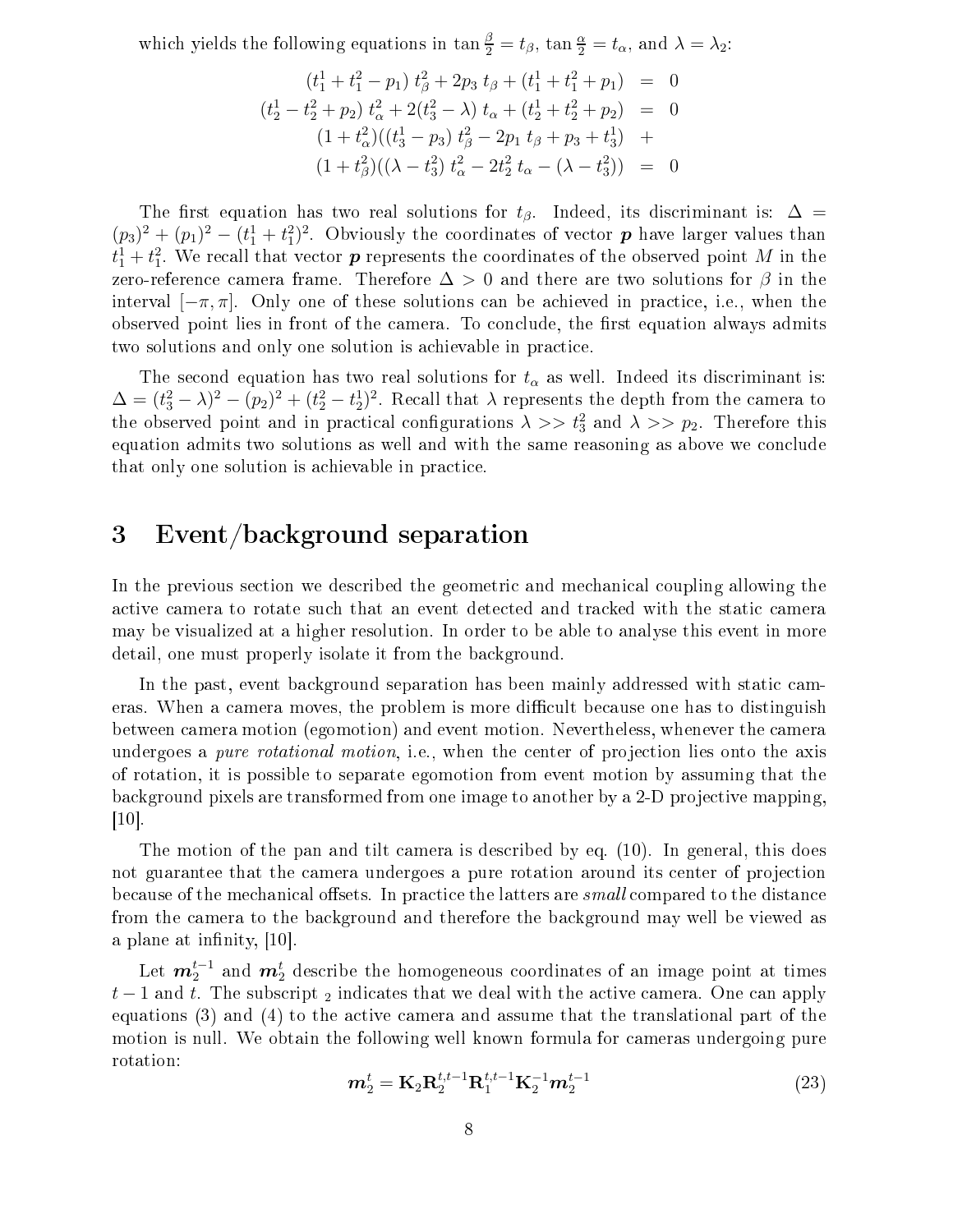where  $\mathbf{R}_2^{t,t-1}\mathbf{R}_1^{t,t-1}$  models the rotation of the active camera. We denote this mapping by:

$$
\mathbf{H}^{t,t-1} = \mathbf{K}_2 \mathbf{R}_2^{t,t-1} \mathbf{R}_1^{t,t-1} \mathbf{K}_2^{-1}
$$
 (24)

and the problem is to estimate the  $3\times3$  matrices H as the camera rotates.

The relationship between  $\bm{m}_2^{t-1}$  and  $\bm{m}_2^t$  above is valid for static scene points. In the past this was used in combination with an outlier rejection technique in order to segment the image into two layers: a static layer corresponding to a static background and a dynamic layer corresponding to moving objects – a foreground. However, such a strategy is generally based on robust statisti
al methods applied to a single rotating amera.

With the two-camera configuration being used here, the segmentation algorithm is greatly simplified. Indeed, moving objects are detected as events in the image associated with the static camera. The camera coupling allows to predict the main event under investigation, to place the second camera, and to adjust its settings, such that this event is entered with respe
t to the a
tive amera oordinate frame. Therefore, a major advantage associated with this two-camera configuration is that a robust statistical method is not required. This is best shown on Figure 2.

### Insert Figure 2 approximative 2 approximative 2 approximative 2 approximative 2 approximative 2 approximative

The separation between an event and its ba
kground is therefore based on (i) aligning the images based on the static background and (ii) on comparing them, pixel by pixel. The event detection, performed with the low-resolution static image, bootstraps this process.

From now on we consider the images associated with the active camera and we assume that these images are segmented into two regions: foreground  $\mathcal F$  and background  $\mathcal B$ . In order to find the homography which aligns the backgrounds between times t and  $t-1$ , the following error must be minimized (for the sake of simplicity we drop the subscript  $_2$ ):

$$
E_{\min} = \min_{h_i} \sum_{\mathbf{m} \in \mathcal{B}} \|\mathcal{I}^{t-1}(\Psi(\mathbf{m}^{t-1})) - \mathcal{I}^t(\Psi(\mathbf{H}^{t,t-1}\mathbf{m}^{t-1}))\|^2
$$
(25)

The function  $\Psi$  denotes the non linear mapping from homogeneous to Euclidean coordinates of  $\bm{m},\,\Psi(m_1,m_2,m_3)=(m_1/m_3,\ m_2/m_3)^{\top}.$  Various methods were developed in the past for solving this non-linear minimization problem [11], [21], [1].

On
e su
h a homography is estimated, it optimally aligns the ba
kgrounds. The statistics associated with the actual minimization result  $(E_{min})$  allows one to associate a probability of background with each pixel. These statistics can be improved if a background image is incrementally built as is done in [1]. Eventually one may use a decision rule in order to decide whether a pixel belongs to the background or to the foreground [7]. In pra
ti
e su
h an approa
h will not perform as well as expe
ted simply be
ause ba
kground and foreground image regions may have similar grey-level or color values.

Therefore, to further refine the foreground area we proceed by pixel-to-pixel comparison between three images at times  $t-2$ ,  $t-1$ , and t. The difference between two pixels orresponding to two aligned images writes:

$$
\mathcal{D}^{t,t-1}(\Psi(\mathbf{m}^{t-1})) = (\mathcal{I}^{t-1}(\Psi(\mathbf{m}^{t-1})) - \mathcal{I}^t(\Psi(\mathbf{H}^{t,t-1}\mathbf{m}^{t-1})))^2
$$
\n(26)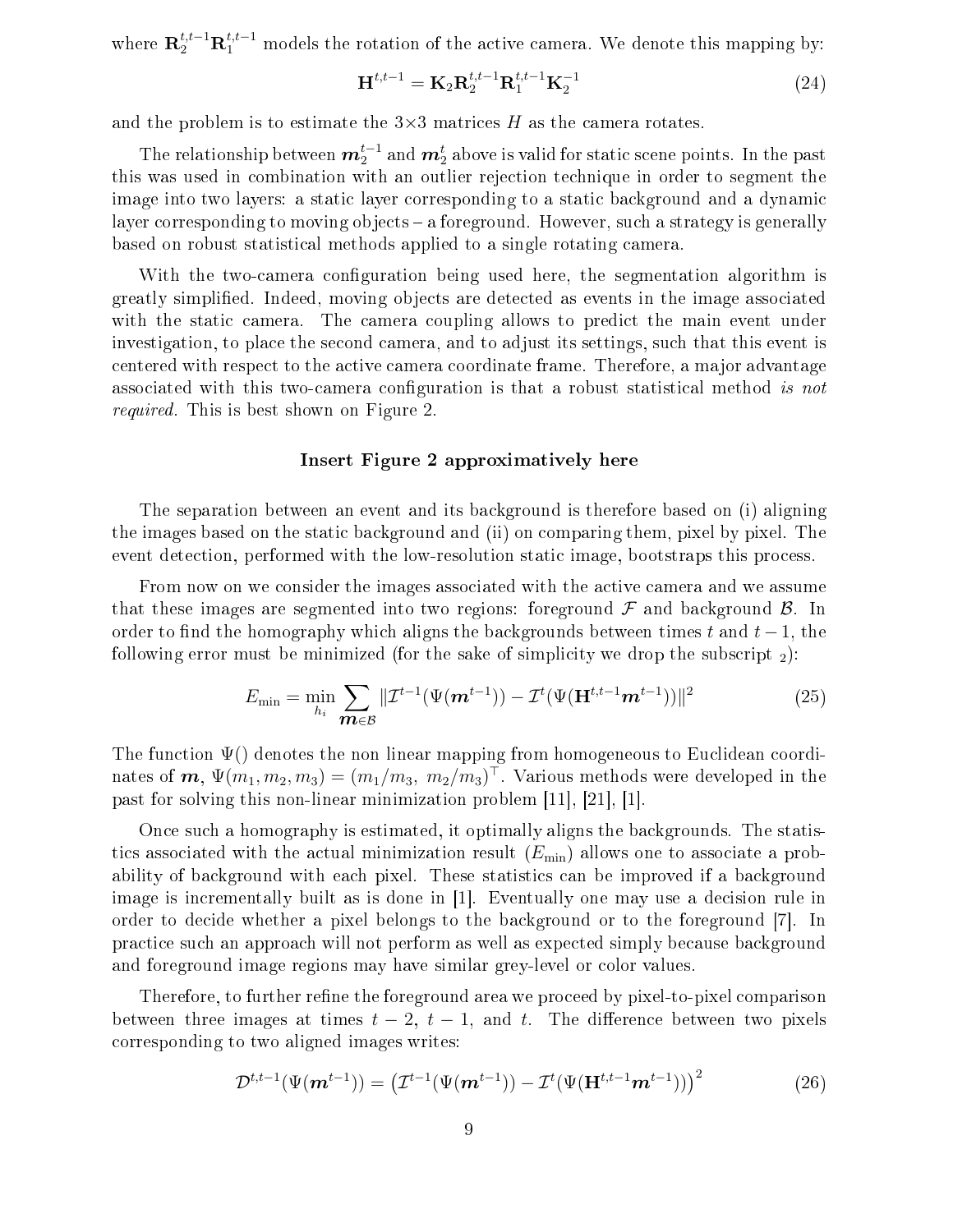There is a similar expression for  $\mathcal{D}^{t-1,t-2}(\Psi(\boldsymbol{m}^{t-2}))$  where the mapping  $\boldsymbol{m}^{t-1}=\textbf{H}^{t-1,t-2}\boldsymbol{m}^{t-2}$ holds for the background. As already mentioned, statistics associated with the minimization of eq.  $(25)$  allows the estimation of a threshold s such that the following simple decision rule is used: A pixel  $m<sup>t</sup>$  belongs to the foreground if:

 $\mathcal{D}^{t,t-1}(\Psi(\mathbf{m}^{t-1})) \geq s$  and  $\mathcal{D}^{t-1,t-2}(\Psi(\mathbf{m}^{t-2})) \geq s$ 

# 4 Methodology, implementation, and experiments

High-quality pan-tilt cameras available today can achieve a precision of about 0.05<sup>0</sup> in pan and tilt. The precision to be reached in practice, using a calibrated camera setup such as the one described in this section, is of the order of  $0.1^0$ . Consider for example a field of view with an aperture angle of about  $2^0$ . At 100 meters the width of the field of view is 3.5 meters and therefore the precision is of the order of 0.2 meters. This is sufficient to gaze and zoom onto a football player, onto a bi
y
le, onto a pedestrian, or onto a ar in a typical traffic scenario. This overall precision  $-0.1^0$  – can be achieved only if the system is properly alibrated.

Another important ingredient of such a two-camera device is the control of the active camera such that it continuously looks towards the object of interest and maintains its gaze such that this object appears nearby its image center, even if the object's appearance changes, if its depth changes, and/or if the object is partially occluded. This process requires three steps: off-line calibration, initialization and gaze control.

The two-camera visual attention system, proceeds as follows:

- Off-line calibration: see section 4.1.
- Initialization:
	- t is detected and the time time time over the semi-ally, semi-automatic processes the complete  $\mathcal{A}$ or manually) using the static camera;
	- tive and the subsettion in this subset that the subset of prior except the second the second of the second of view and the depth of this scene object is estimated, i.e., section 4.2;
	- Pan and tilt values are estimated from s
	rat
	h by solving a set of three polynomials asso
	iated with the inverse kinemati
	s of the pan-and-tilt devi
	e and the active camera is rotated accordingly;
- Gaze control:
	- $-$  The pan and tilt angle values estimated at time  $t-1$  are used as initial guesses to find their values at time  $t$ . Notice that the depth information is maintained onstant and the onsequen
	es of this hoi
	e are explained below.
	- $-I$  Images at times  $t-1$ ,  $t$ , and  $t+1$  are used to separate the moving object from the ba
	kground.

Notice that during the gaze-control stage of the algorithm the depth associated with the scene object is not updated: Instead, its previously estimated value (during the initialization stage) is used. As a consequence, the object will not appear at the image center of the a
tive amera as its depth varies over time.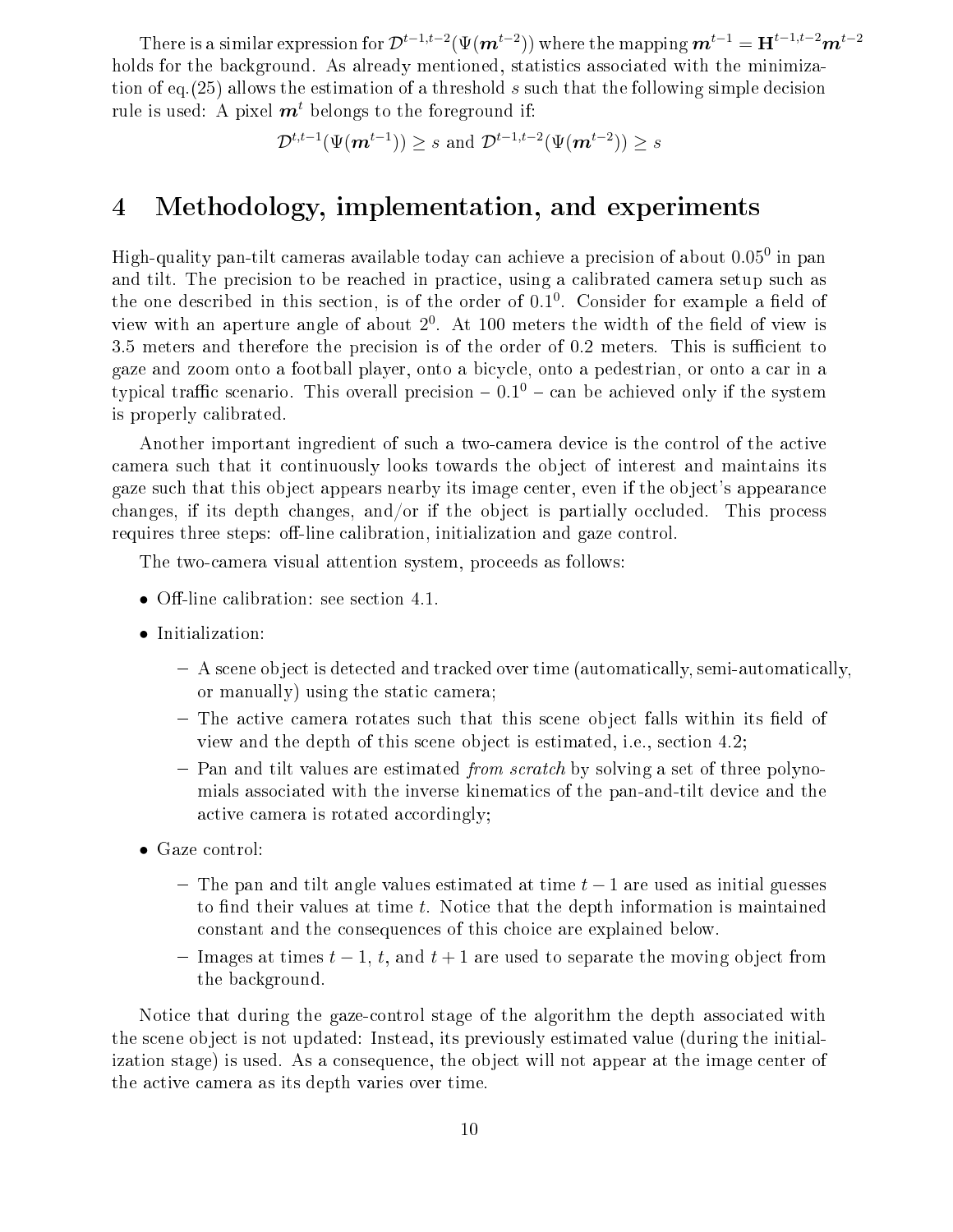#### 4.1Calibration of the twoamera devi
e

The camera cooperation method described in this paper effectively works in practice only on the premises that the geometric and kinematic parameters of the two camera device are properly estimated. This is performed by the following steps:

- 1. Intrinsic camera calibration. The intrinsic parameters of both cameras, i.e.,  $K_1$  and  $K_2$  in eqs. (3), (4), are calibrated using a classical camera calibration process as described in detail in [19].
- 2. Stereo calibration. When the active camera is in its docking or zero-reference position. the two cameras may be viewed as a standard stereoscopic pair characterized either by the rotation and translation between the two amera frames (stereo alibration) or by the epipolar geometry (weak stereo alibration). The method des
ribed in [20] allows for an accurate stereo calibration by moving a 3-D pattern in front of the cameras. Eventually, the matrix  $\mathbf{R}_0$  and the vector  $t_0$  characterizing the camera setup in its do
king position are evaluated.
- 3. Kinematic calibration. The active camera is mounted onto a pan and tilt device  $-\text{two}$ oupled rotational motions. Kinemati alibration onsists in estimating the tangent operators associated with these constrained motions, i.e.,  $\hat{\mathbf{Q}}_1$  in eq. (11). The pantilt kinematic model is formally described in appendix A. The kinematic calibration pro
edure is des
ribed in detail in appendix C.

#### 4.2Depth estimation

The method described in sections 2.2 and 2.3 returns a unique set of values for the pan and tilt angles provided that an estimation of the depth from the static camera to a scene object is available,  $\lambda_1$ . In this section we describe a practical technique for estimating the depth to a scene object. This involves the following steps:

- 1. Detect this object in the static image and locate its center, say  $m_1$ ;
- 2. Control the active camera such that it looks in the right direction and therefore the epipolar line associated with  $m_1$  is visible in its image, and
- 3. Search along this epipolar line in order to find the best match of  $m_1$ , say  $m_2$ , and estimate the depth to the scene object.

Let us suppose that this object is detected and located in the fixed image and let  $m_1$ with camera coordinates  $n_1$  be the image of its center. The scene object lies somewhere along the line of sight asso
iated with this image point, i.e., Figure 3.

### Insert Figure 3 approximation 3 approximation 3 approximation 3 approximation 3 approximation 3 approximation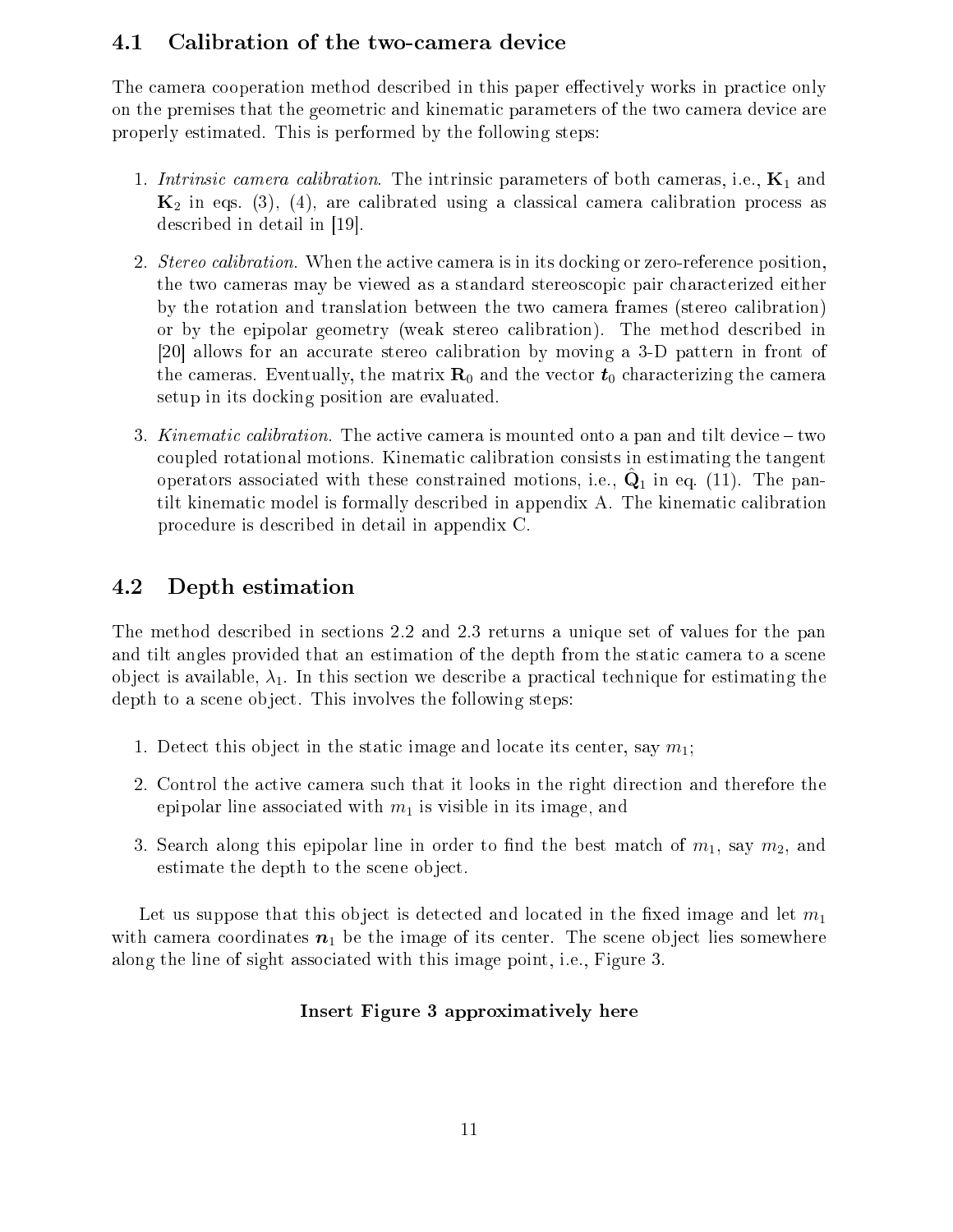Let  $\lambda_{\min}$  and  $\lambda_{\max}$  be the minimum and maximum expected depth values along this line of sight such that  $\lambda_{\min} \leq \lambda_1 \leq \lambda_{\max}$ . We associate two points with these depth values,  $M_{\text{min}}$  and  $M_{\text{max}}$ . They project onto the active camera's image plane at  $m_{\text{min}}$  and  $m_{\text{max}}$ . These image-plane points lie on the epipolar line associated with  $m_1$ . We seek a position, an orientation, and a focal length for the active camera such that the epipolar line-segment between  $m_{\text{min}}$  and  $m_{\text{max}}$  is actually visible in the image.

We constrain this epipolar line-segment to be a horizontal image line passing through the image center, i.e., the coordinates of  $m_{\text{min}}$  and  $m_{\text{max}}$  verify:  $\boldsymbol{n}_{\text{min}} = (c, 0, 1)^{\top}$  and  $\boldsymbol{n}_{\text{max}} = (-c, 0, 1)^{\top}$ , where 2c corresponds to the image width. The image coordinates of these points verify eq. (6):

$$
c = f \frac{(\lambda_{\min} \mathbf{R} \mathbf{n}_1 + \mathbf{t})_1}{(\lambda_{\min} \mathbf{R} \mathbf{n}_1 + \mathbf{t})_3} \qquad 0 = f \frac{(\lambda_{\min} \mathbf{R} \mathbf{n}_1 + \mathbf{t})_2}{(\lambda_{\min} \mathbf{R} \mathbf{n}_1 + \mathbf{t})_3}
$$

$$
-c = f \frac{(\lambda_{\max} \mathbf{R} \mathbf{n}_1 + \mathbf{t})_1}{(\lambda_{\max} \mathbf{R} \mathbf{n}_1 + \mathbf{t})_3} \qquad 0 = f \frac{(\lambda_{\max} \mathbf{R} \mathbf{n}_1 + \mathbf{t})_2}{(\lambda_{\max} \mathbf{R} \mathbf{n}_1 + \mathbf{t})_3}
$$

In order to solve these equations and estimate  $\mathbf{R}, t$ , and f, we recall that the rotation matrix and the translation vector can be parameterized by the pan and tilt angles  $\alpha$ ,  $\beta$ and by the stereo calibration parameters  $\mathbf{R}_0$  and  $t_0$ , e.g., eqs (17) and (18). Nevertheless, this parameterization does not allow proper alignment because the active camera cannot rotate around its optical axis. For this reason we introduce a third rotation allowing a *virtual* rotation of the active camera around its z-axis,  $\mathbf{R}_3(\gamma)$ .

Therefore, there are four equations in four unknowns, f,  $\alpha$ ,  $\beta$ , and  $\gamma$ . A solution can be found using the Newton's method for solving a set of polynomials. Notice that for each point-to-point orresponden
e and for a given depth value, there is a unique solution in  $\alpha$  and  $\beta$ . Hence, one can use the known triplets  $\bm{n}_1, \bm{n}_{\min}, \lambda_{\min}$  and  $\bm{n}_1, \bm{n}_{\max}, \lambda_{\max}$  to find initial values for the pan and tilt angles and guarantee that the active camera gazes in the right direction.

The active camera is controlled to zoom and rotate in order to reach the solution found above, up to a rotation  $\gamma$  around its optical axis. Eventually, standard stereo techniques are applied in order to find the best match along the epipolar line and to estimate the depth to the scene object.

#### 4.3Experiments

A full set of experiments is summarized through Figures 4, 5, 6, 7, 8, and 9. The stereobaseline between the stati and a
tive ameras is of the order of 1 meter. The ameras observe an outdoor environment. The frames whi
h are shown orrespond to 8 samples out of a 550-frame image sequen
e.

In the first example (figures 4, 5, 6) the object of interest is a pedestrian. During the initialization phase, this object is first detected in the image associated with the static camera. Given minimum and maximum depth estimates (from the static camera to that person), the active camera rotates and zooms such that the person falls within its field of view. Sin
e the amera ouple is alibrated, it is possible to predi
t an epipolar line, to sear
h for a mat
h along this line, and to estimate the depth from the pedestrian to the static camera.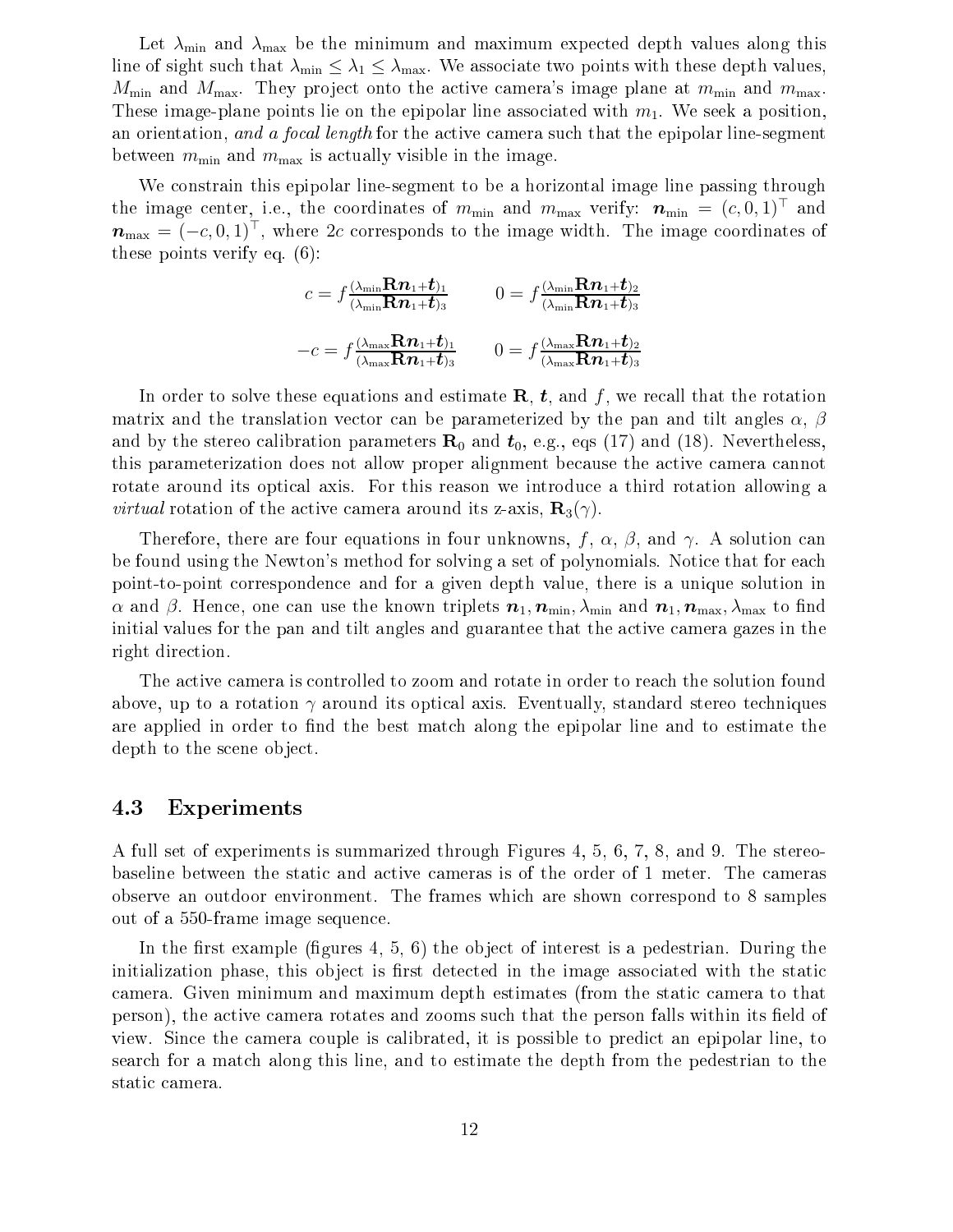### Insert Figure <sup>4</sup> approximatively here Insert Figure <sup>5</sup> approximatively here Insert Figure <sup>6</sup> approximatively here

The pan and tilt values allowing to pla
e the person's enter of gravity at the image center are estimated and the active camera's mechanism is controlled to actually place the person in its center. A region of interest is defined around the moving object. Notice however that the pedestrian is not displayed at the image center. This is because there is an error in the depth estimate. The pan and tilt values are omputed based on a depth estimation that is different than the true depth value.

It is worthwhile to notice the behaviour of the system in the presence of occlusions and of missing data. The pedestrian is first occluded by a car, then appears and then walks outside the field of view of the camera, turns, and comes back. Instead of these disturbances the gaze of the active camera is correctly controlled. Whenever the object disappears from the field of view of the static camera, the active camera tracks the moving object using the event/background separation method outlined above.

In the second example (figures 7, 8, 9) the object of interest is a bicycle rider. Notice that the object is properly tracked in spite of partial occlusions by surrounding objects. In order to assess the quality of homography estimation between consecutive images in the sequence, we removed the foreground pixels and built a "foreground" image sequence, as shown in Figure 9.

> Insert Figure <sup>7</sup> approximatively here Insert Figure <sup>8</sup> approximatively here Insert Figure <sup>9</sup> approximatively here

From a more practical point of view, the size of the images is  $640\times480$ . The focal length of the static camera is of 500 pixels. Event/background separation operates on  $320\times240$ images. The whole two-camera system runs at 10 frames per second on a 1.7GHz processor.

#### **Conclusion**  $\overline{5}$

In this paper we addressed the problem of coupling two cameras in order to achieve visual attention – controlling a camera to gaze in a selected direction. The first camera is static and it has a wide field of view. Therefore it is able to capture, at low resolution, such events as moving objects. The second camera is mounted onto a rotating device with two degrees of freedom. Moreover it has a narrow field of view  $-$  of the order of 2 degrees. Therefore it is able to provide a high-resolution image of a scene object, provided that the latter falls within its field of view.

We analyzed in detail the geometric and kinematic coupling between a static camera and a rotating camera. We derived a solution for this coupling both for a general kinematic mechanism and for a simpler pan-tilt model. We showed that under the practical setup that we used, there is a unique solution allowing to rotate the amera su
h that it gazes towards an object scene. This solution is parameterized by a depth parameter (the distance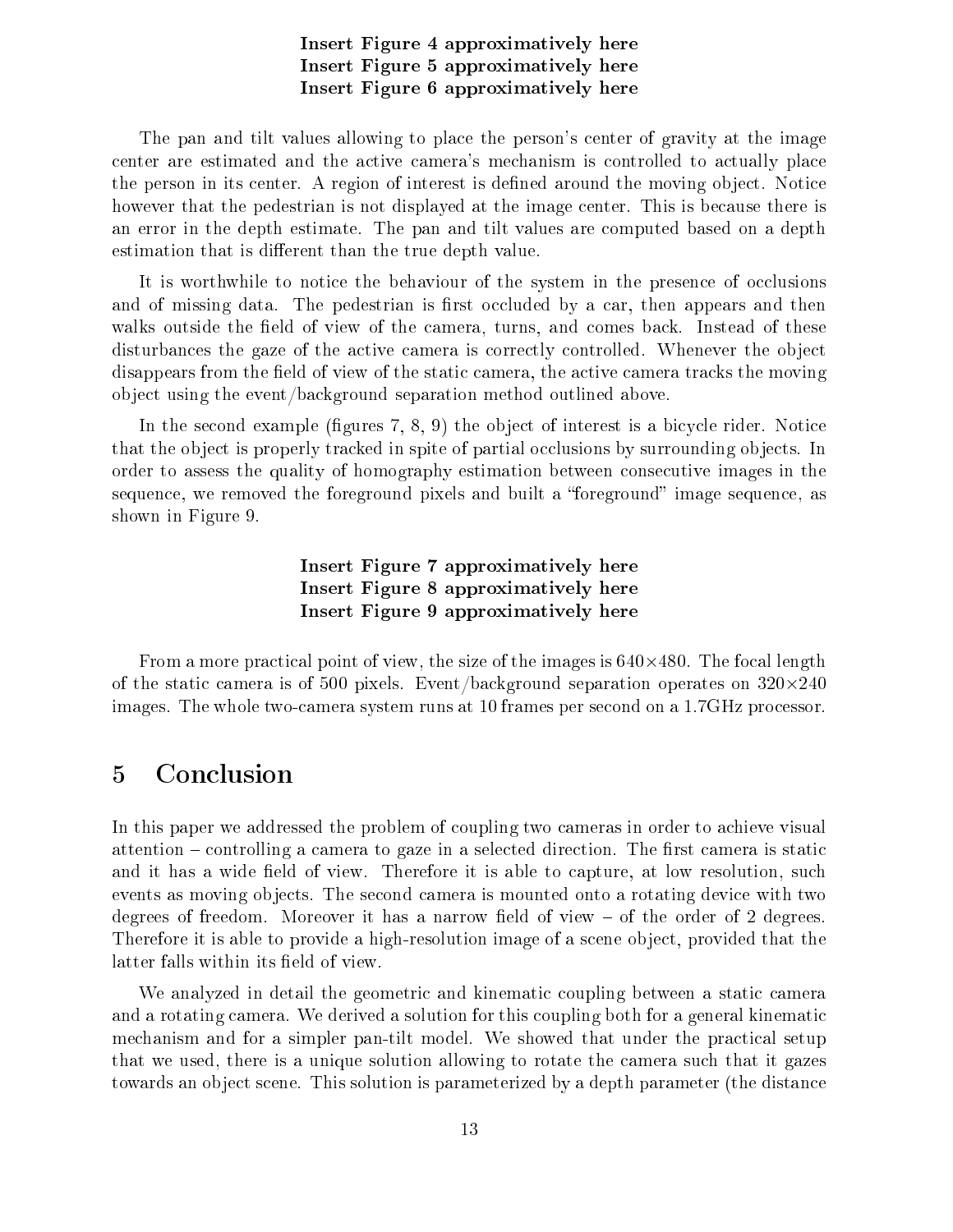from the static camera to the object) and we described a practical solution to estimate this depth.

Once the object of interest lies along the active camera's optical center a gaze-control loop is activated in order to estimate the camera's rotational degrees of freedom. Moreover, the system is able to use event detection (performed with the static camera) in order to facilitate event/background segmentation performed with a rotating camera.

The amera ooperation prin
iple developed in this paper ould easily be generalized to several rotating cameras. Therefore, multiple moving objects detected with the static amera ould be handled separately by multiple rotating ameras.

The vast majority of visual surveillance and visual attention systems use a single camera. Cooperation between stati and a
tive ameras is an essential step forward allowing to rapidly analyse an event at low resolution, and to swit
h to high resolution if further recognition and interpretation steps are necessary.

# A The pan-tilt kinemati model

In this appendix we formally define the rotational mechanism associated with the active camera. First we consider the most general kinematic model. We adopt the zero-reference kinematic representation. The angle associated with the "tilt" rotation is denoted by  $\beta$ . The angle associated with the "pan" rotation is denoted by  $\alpha$ . The kinematic chain is composed of five Euclidean frames and four rigid transformations between these frames, see Figure 10:

### Insert Figure <sup>10</sup> approximatively here

- Frame  $#5$  is attached to a fixture, it is equivalent to the "base" of the device;
- Frame  $\#4$  is a moving frame rotating around frame  $\#5$ ; This tilt rotation is denoted by  $T_1$  which is a 4×4 homogeneous matrix denoting a rigid transformation;
- Frame #3 is rigidly attached to frame #4 through the fixed transformation  $L_1$ ;
- Frame  $\#2$  is a moving frame rotating around frame  $\#3$ ; This pan rotation is denoted by  $\mathbf{T}_2$ ;
- Frame  $\#1$ , or the camera frame, is rigidly attached to frame  $\#2$  through the fixed transformation  $L_2$

The coordinates of the physical point  $M$  (observed by the camera) can be written in camera coordinates,  $\boldsymbol{M}^{(1)},$  as well as in fixture coordinates,  $\boldsymbol{M}^{(5)}$ . Obviously we have:

$$
\mathbf{M}^{(1)}(\alpha,\beta) = \mathbf{L}_2 \mathbf{T}_2(\alpha) \mathbf{L}_1 \mathbf{T}_1(\beta) \mathbf{M}^{(5)} \tag{27}
$$

The same formula holds for a docking position which is referred to as the zero-reference and which is characterized by *fixed* values for the two angles:

$$
\mathbf{M}^{(1)}(\alpha_0, \beta_0) = \mathbf{L}_2 \mathbf{T}_2(\alpha_0) \mathbf{L}_1 \mathbf{T}_1(\beta_0) \mathbf{M}^{(5)}
$$
(28)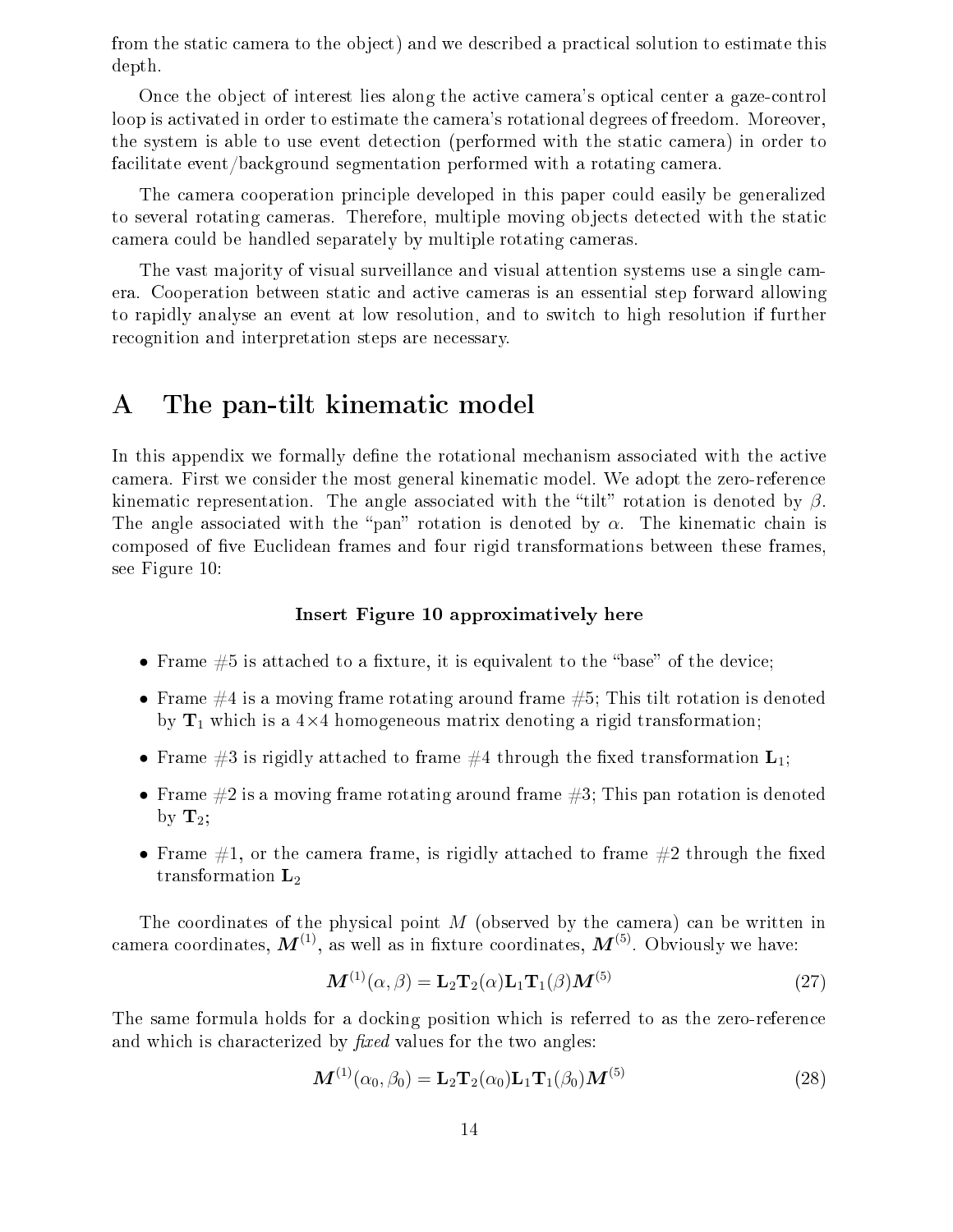### Revised paragraph

By eliminating  $\mathbf{M}^{(5)}$  in between these two equations and by properly adding some dummy transformations, we obtain:

$$
\begin{array}{rcl} \boldsymbol{M}^{(1)}(\alpha,\beta)&=&\mathbf{L}_{2}\mathbf{T}_{2}(\alpha)\mathbf{T}_{2}^{-1}(\alpha_{0})\mathbf{L}_{2}^{-1}\mathbf{L}_{2}\mathbf{T}_{2}(\alpha_{0})\mathbf{L}_{1}\mathbf{T}_{1}(\beta)\mathbf{T}_{1}^{-1}(\beta_{0})\mathbf{L}_{1}^{-1}\mathbf{T}_{2}^{-1}(\alpha_{0})\mathbf{L}_{2}^{-1}\boldsymbol{M}^{(1)}(\alpha_{0},\beta_{0})\\ &=&\underbrace{\mathbf{L}_{2}\mathbf{T}_{2}(\alpha-\alpha_{0})\mathbf{L}_{2}^{-1}}\mathbf{L}_{2}\mathbf{T}_{2}(\alpha_{0})\mathbf{L}_{1}\mathbf{T}_{1}(\beta-\beta_{0})\mathbf{L}_{1}^{-1}\mathbf{T}_{2}(-\alpha_{0})\mathbf{L}_{2}^{-1}}\boldsymbol{M}^{(1)}(\alpha_{0},\beta_{0})\\ &\mathbf{Q}_{1}\end{array}
$$

This is the *zero-reference* kinematic model of the active camera, i.e., eq. (10):

$$
\boldsymbol{M}^{(1)}(\alpha,\beta) = \mathbf{Q}_2(\alpha,\alpha_0)\mathbf{Q}_1(\beta,\beta_0,\alpha_0)\boldsymbol{M}^{(1)}(\alpha_0,\beta_0)
$$
(29)

The reference frames have been appropriately defined such that (without loss of generality) the transformations  $T_1$  and  $T_2$  can be written in a canonical form, i.e., rotation around the lo
al z-axis:

$$
\mathbf{T}_{1}(\beta) = \begin{bmatrix} \cos \beta & -\sin \beta & 0 & 0 \\ \sin \beta & \cos \beta & 0 & 0 \\ 0 & 0 & 1 & 0 \\ 0 & 0 & 0 & 1 \end{bmatrix}
$$
 (30)

These matrices form a one-dimensional Lie group with  $\mathbf{T}_1^{-1}(\beta) = \mathbf{T}_1(-\beta)$ . Therefore, from the equations above we obtain the following expressions for  $\mathbf{Q}_2$  and  $\mathbf{Q}_1$ .

$$
\mathbf{Q}_2(\alpha, \alpha_0) = \mathbf{L}_2 \mathbf{T}_2(\alpha - \alpha_0) \mathbf{L}_2^{-1}
$$
\n(31)

$$
\mathbf{Q}_1(\beta, \beta_0, \alpha_0) = \underbrace{\mathbf{L}_2 \mathbf{T}_2(\alpha_0) \mathbf{L}_1}_{\mathbf{U}_1} \mathbf{T}_1(\beta - \beta_0) \underbrace{\mathbf{L}_1^{-1} \mathbf{T}_2^{-1}(\alpha_0) \mathbf{L}_2^{-1}}_{\mathbf{U}_1^{-1}} \tag{32}
$$

Since matrices  $\mathbf{Q}_i$  and  $\mathbf{T}_i$  are related by similarity transformations, it follows that both  $\mathbf{Q}_1$ and  $\mathbf{Q}_2$  form one-dimensional Lie groups as well. It is well known,  $[15]$ , that these groups an be parameterized using their Lie algebra and their angle of rotation, i.e., eq. (11).

# B Simple pan-tilt model

In the case of a simplified model it is assumed that the pan and tilt axes are mutually perpendicular. In this case, matrices  $L_1$  and  $L_2$  (see appendix A and Figure 10) are pure translational offsets:

$$
\mathbf{L}_{1} = \begin{bmatrix} 0 & 0 & 1 & l_{1}^{1} \\ 1 & 0 & 0 & l_{2}^{1} \\ 0 & 1 & 0 & l_{3}^{1} \\ 0 & 0 & 0 & 1 \end{bmatrix}
$$
(33)  

$$
\mathbf{L}_{2} = \begin{bmatrix} 0 & 0 & 1 & l_{1}^{2} \\ 1 & 0 & 0 & l_{2}^{2} \\ 0 & 1 & 0 & l_{3}^{2} \\ 0 & 0 & 0 & 1 \end{bmatrix}
$$
(34)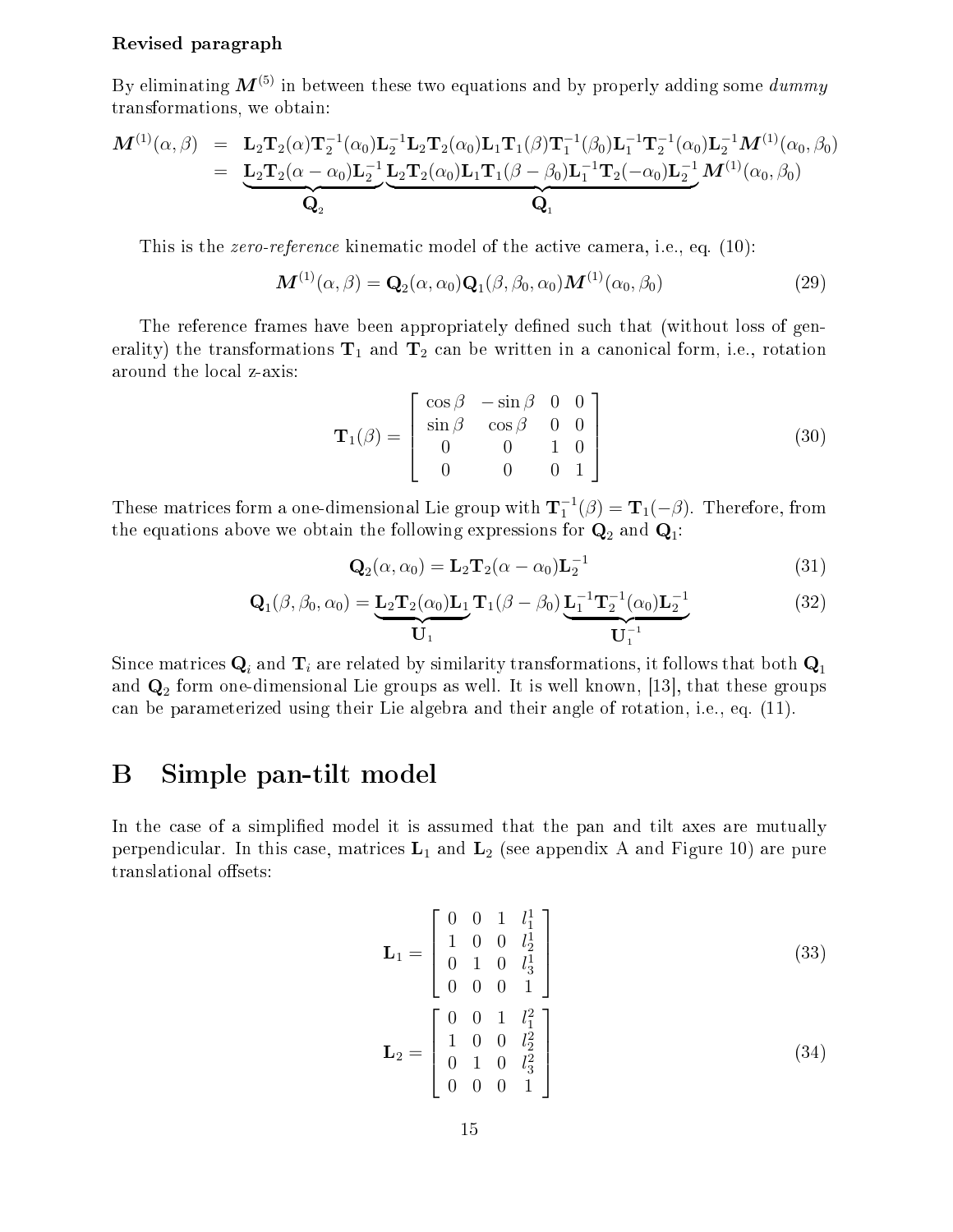We obtain:

$$
\mathbf{Q}_2 = \begin{bmatrix} 1 & 0 & 0 & t_1^2 \\ 0 & \cos(\alpha - \alpha_0) & -\sin(\alpha - \alpha_0) & t_2^2 \\ 0 & \sin(\alpha - \alpha_0) & \cos(\alpha - \alpha_0) & t_3^2 \\ 0 & 0 & 0 & 1 \end{bmatrix}
$$
(35)  

$$
\mathbf{Q}_1 = \mathbf{U}_1 \begin{bmatrix} \cos(\beta - \beta_0) & -\sin(\beta - \beta_0) & 0 & 0 \\ \sin(\beta - \beta_0) & \cos(\beta - \beta_0) & 0 & 0 \\ 0 & 0 & 1 & 0 \\ 0 & 0 & 0 & 1 \end{bmatrix} \mathbf{U}_1^{-1}
$$
(36)

with:

$$
\mathbf{U}_1 = \begin{bmatrix} 0 & 1 & 0 & l_3^1 + l_1^2 \\ -\sin \alpha_0 & 0 & \cos \alpha_0 & l_1^1 \cos \alpha_0 - l_2^1 \sin \alpha_0 + l_2^2 \\ \cos \alpha_0 & 0 & \sin \alpha_0 & l_1^1 \sin \alpha_0 + l_2^1 \cos \alpha_0 + l_3^2 \\ 0 & 0 & 0 & 1 \end{bmatrix}
$$

#### $\overline{C}$ Kinematic calibration

Kinematic calibration consists in estimating the Lie algebras associated with the matrices  $\mathbf{Q}_1$  and  $\mathbf{Q}_2$  formally defined in appendix A. Each one of these matrices form a oneparameter Lie group such that  $\mathbf{Q}_1(\beta_1)\mathbf{Q}_1(\beta_2)=\mathbf{Q}_1(\beta_1+\beta_2)$ . Moreover, once a reference frame is being chosen, the tangent operator (or the Lie algebra) remains fixed. Therefore, the kinematic calibration process consists in finding a numerical estimate of  $\hat{\bf Q}_1$  and of  $\hat{\bf Q}_2$ , i.e., eq. (14). For that purpose we onsider again eq. (29). Noti
e that the transformation from position  $\alpha_1, \beta_1$  to position  $\alpha_2, \beta_2$  writes:

$$
\mathbf{Q}_{\alpha_1\rightarrow\alpha_2,\beta_1\rightarrow\beta_2} = \mathbf{Q}_2(\alpha_2)\mathbf{Q}_1(\beta_2-\beta_1)\mathbf{Q}_2(\alpha_1)
$$

Let the pan-tilt device perform two one-parameter motions: a motion from  $\alpha_1$  to  $\alpha_2$  and another motion from  $\beta_1$  to  $\beta_2$ . From the equation above we obtain:

$$
\mathbf{Q}_2(\alpha_2 - \alpha_1) = \mathbf{Q}_{\alpha_1 \to \alpha_2, \beta_1} \tag{37}
$$

$$
\mathbf{Q}_1(\beta_2 - \beta_1) = \mathbf{Q}_2(-\alpha_1)\mathbf{Q}_{\alpha_1, \beta_1 \to \beta_2} \mathbf{Q}_2(\alpha_1)
$$
\n(38)

In practice the kinematic calibration proceeds as follows:

- Step 1: Move the device in the  $\alpha_1, \beta_1$  position;
- Step 2: Using camera calibration tools, estimate the external camera parameters, i.e., the position and orientation of the camera frame with respect to a calibration fixture expressed as a rigid transformation  $\mathbf{T}(\alpha_1, \beta_1);$
- Step 3: Move the device in the  $\alpha_2, \beta_1$  position;
- Step 4: Repeat Step 2 for this position and estimate  $\mathbf{T}(\alpha_2, \beta_1)$ ;
- Step 5: Move the device in the  $\alpha_1, \beta_2$  position;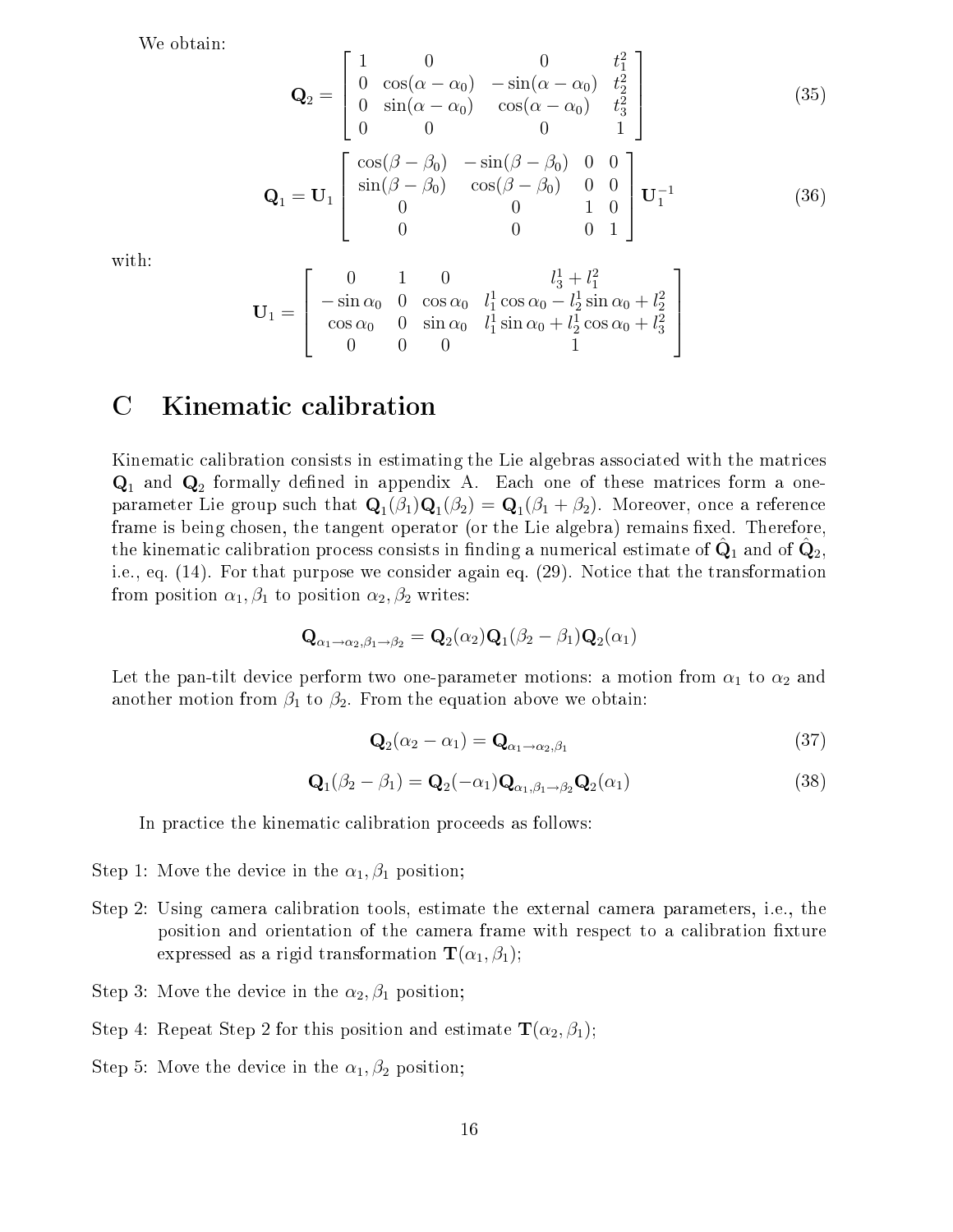Step 6: Repeat Step 2 for this position and estimate  $\mathbf{T}(\alpha_1, \beta_2)$ ;

Step 7: Compute  $\mathbf{Q}_{\alpha_1 \rightarrow \alpha_2,\beta_1} = \mathbf{T}(\alpha_2,\beta_1)\mathbf{T}(\alpha_1,\beta_1)^{-1};$ 

Step 8: Compute  $\hat{\mathbf{Q}}_2$  from  $\mathbf{Q}_2(\alpha_2-\alpha_1)$  using eq. (14);

Step 9: Compute  $\mathbf{Q}_{\alpha_1,\beta_1\alpha_2} = \mathbf{T}(\alpha_1,\beta_2)\mathbf{T}(\alpha_1,\beta_1)^{-1};$ 

Step 10: Compute  $\mathbf{Q}_2(\alpha_1)$ ,  $\mathbf{Q}_2(-\alpha_1)$ , and  $\mathbf{Q}_1(\beta_2-\beta_1)$ , and

Step 11: Compute  $\hat{\mathbf{Q}}_1$  from  $\mathbf{Q}_2(\beta_2-\beta_1)$  using eq. (14);

# Referen
es

- [1] A. Bartoli, N. Dalal, and R. Horaud. Motion panoramas. *Computer Animation and Virtual Worlds*,  $15(6):501-517$ , November 2004.
- [2] J. Batista, P. Peixoto, and H. Araujo. Real-time active visual surveillance by integrating peripheral motion detection with foveated tracking. In IEEE Workshop on Visual Surveillance, Mumbai, India, 1998.
- [3] D. Coombs and C. Brown. Real-time binocular smooth pursuit. International Journal of Computer Vision,  $11(2)$ :147-164, October 1993.
- [4] D. Cox, J. Little, and D. O'Shea. Using Algebraic Geometry. Springer, 1998.
- [5] A. Crétual and F. Chaumette. Application of motion-based visual servoing to target tracking. Int. Journal of Robotics Research,  $20(11)$ :878-890, November 2001.
- [6] K. Daniilidis, C. Krauss, M. Hansen, and G. Sommer. Real time tracking of moving objects with an active camera. Real Time Imaging,  $4(1)$ :3-20, February 1998.
- [7] F. Dufaux and F. Moscheni. Background mosaicking for low bit rate video coding. In Proceedings IEEE International Conference on Image Processing, volume 1, pages 673–676, Lausanne, Switzerland, September 1996.
- [8] J. A. Fayman, O. Sudarsky, E. Rivlin, and Rudzsky. M. Zoom tracking and its applications. *Machine Vision and Applications*,  $13(1)$ :25-37, August 2001.
- [9] R. Hartley and A. Zisserman. *Multiple View Geometry in Computer Vision*. Cambridge University Press, Cambridge, UK, 2000.
- [10] R. I. Hartley. Self-calibration from multiple views with a rotating camera. In *Proc.* Third European Conference on Computer Vision, pages 471–478, Stockholm, Sweden, May 1994.
- [11] M. Irani and P. Anandan. About direct methods. In B. Triggs, A. Zisserman, and R. Szeliski, editors, Vision Algorithms: Theory and Practice, number 1883 in LNCS, pages 267–277, Corfu, Greece, July 1999. Springer-Verlag.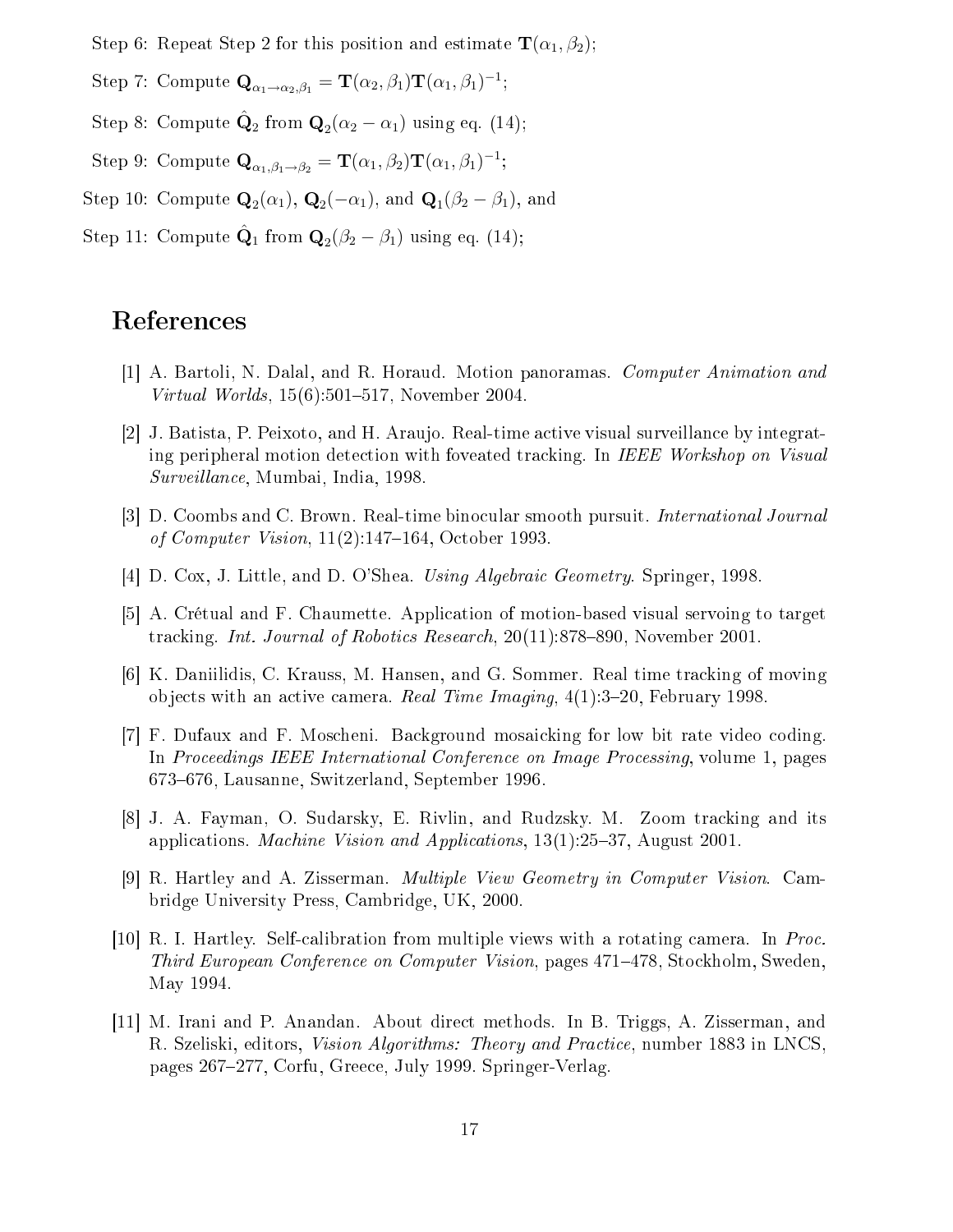

*Active camera (2) in zero−reference pan−tilt position*

Figure 1: The active camera has a docking or a zero-reference position. Both the stereo (matrix  $T_0$ ) and kinematic (matrix  $Q$ ) calibrations are performed with respect to this referen
e position.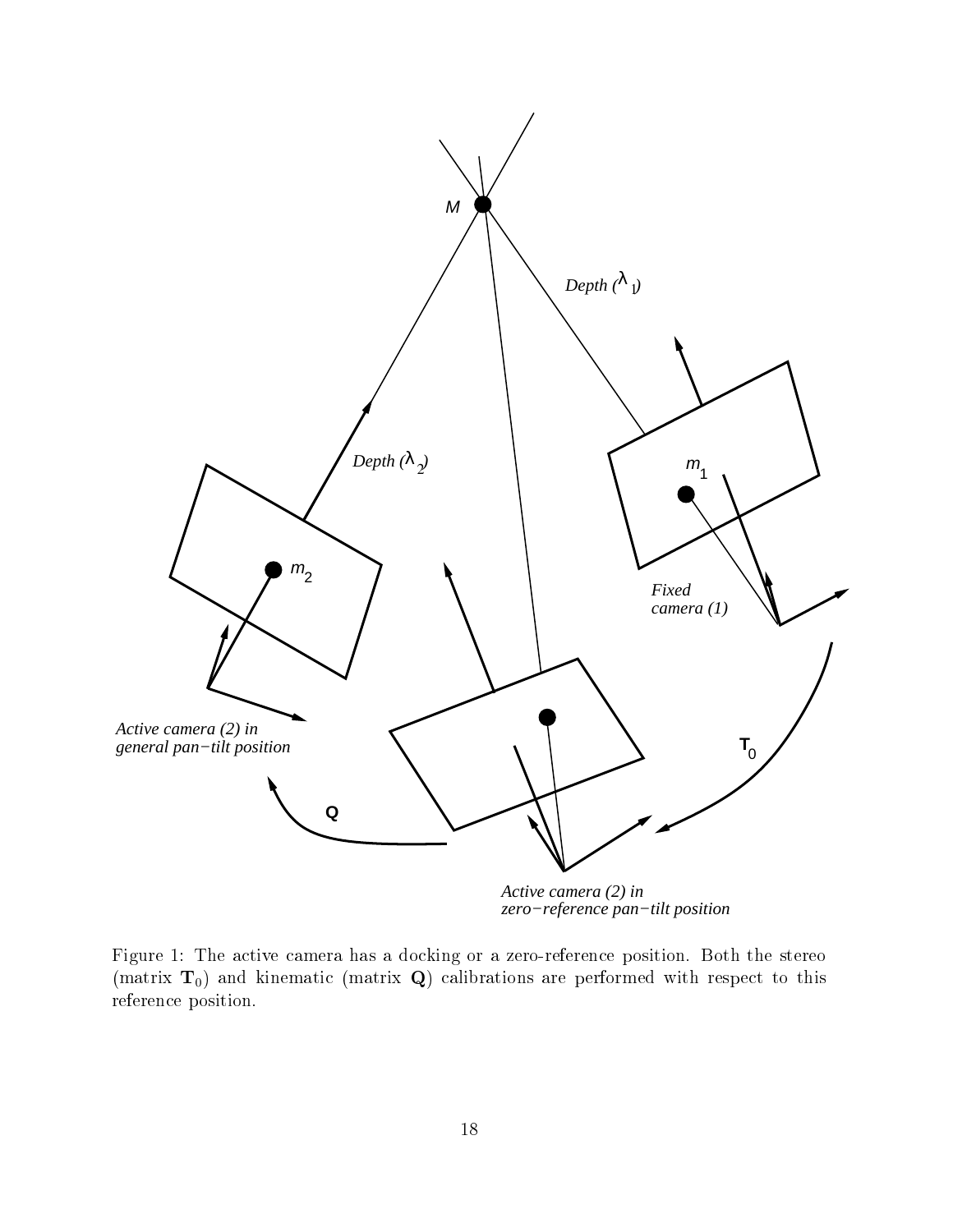![](_page_20_Figure_0.jpeg)

Figure 2: The coupling between the cameras allows one to associate foreground and background regions with the active camera's image. The event, which is predicted in the static camera at low resolution, must lie in the foreground region associated with the active amera's image sequen
e.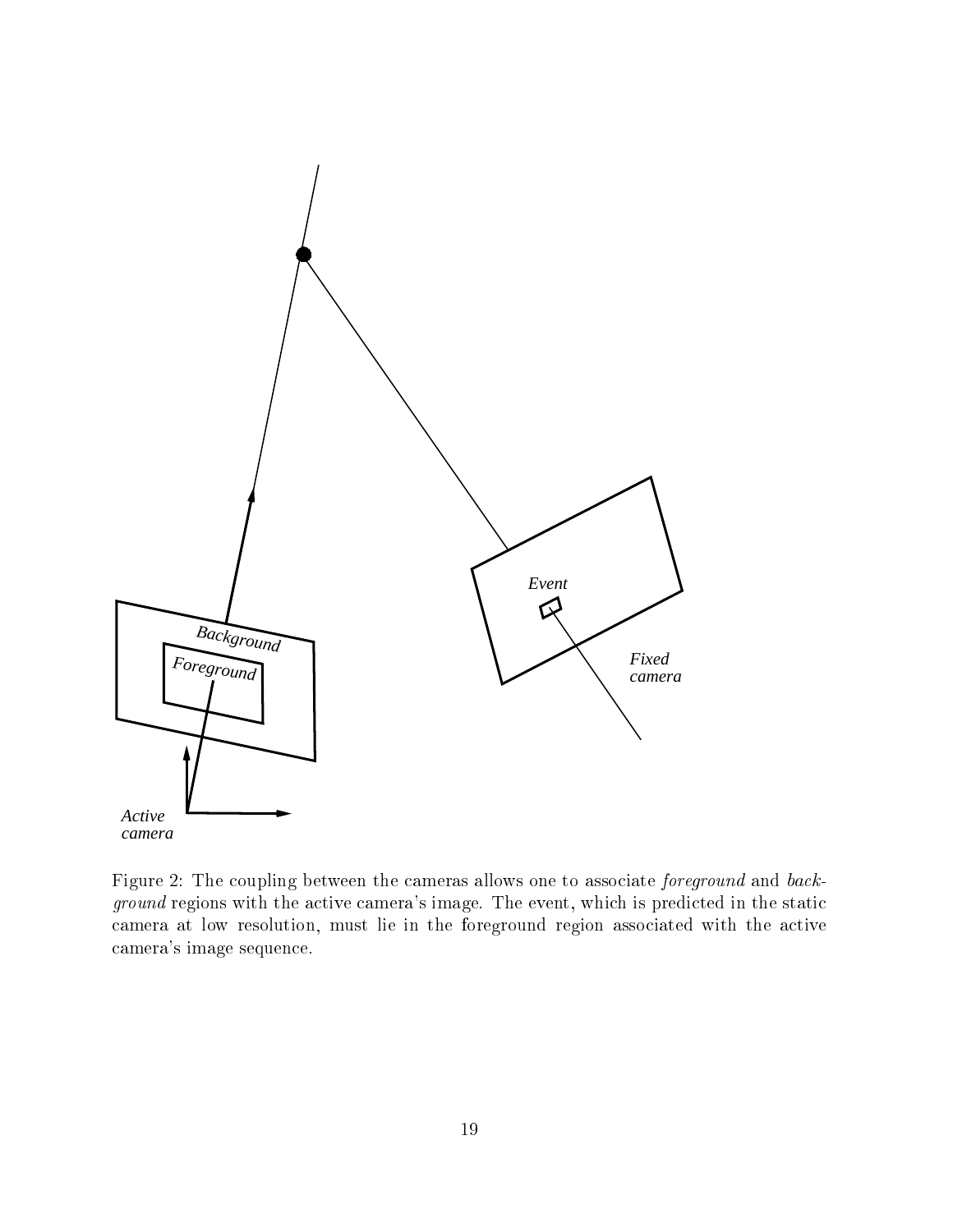![](_page_21_Figure_0.jpeg)

Figure 3: In order to estimate the depth to the point  $M$ , the active camera must see this point. The degrees of freedom of the active camera - pan, tilt, yaw, and focal length - are estimated such that the line of sight associated with image point  $m_1$  is seen in the active image plane.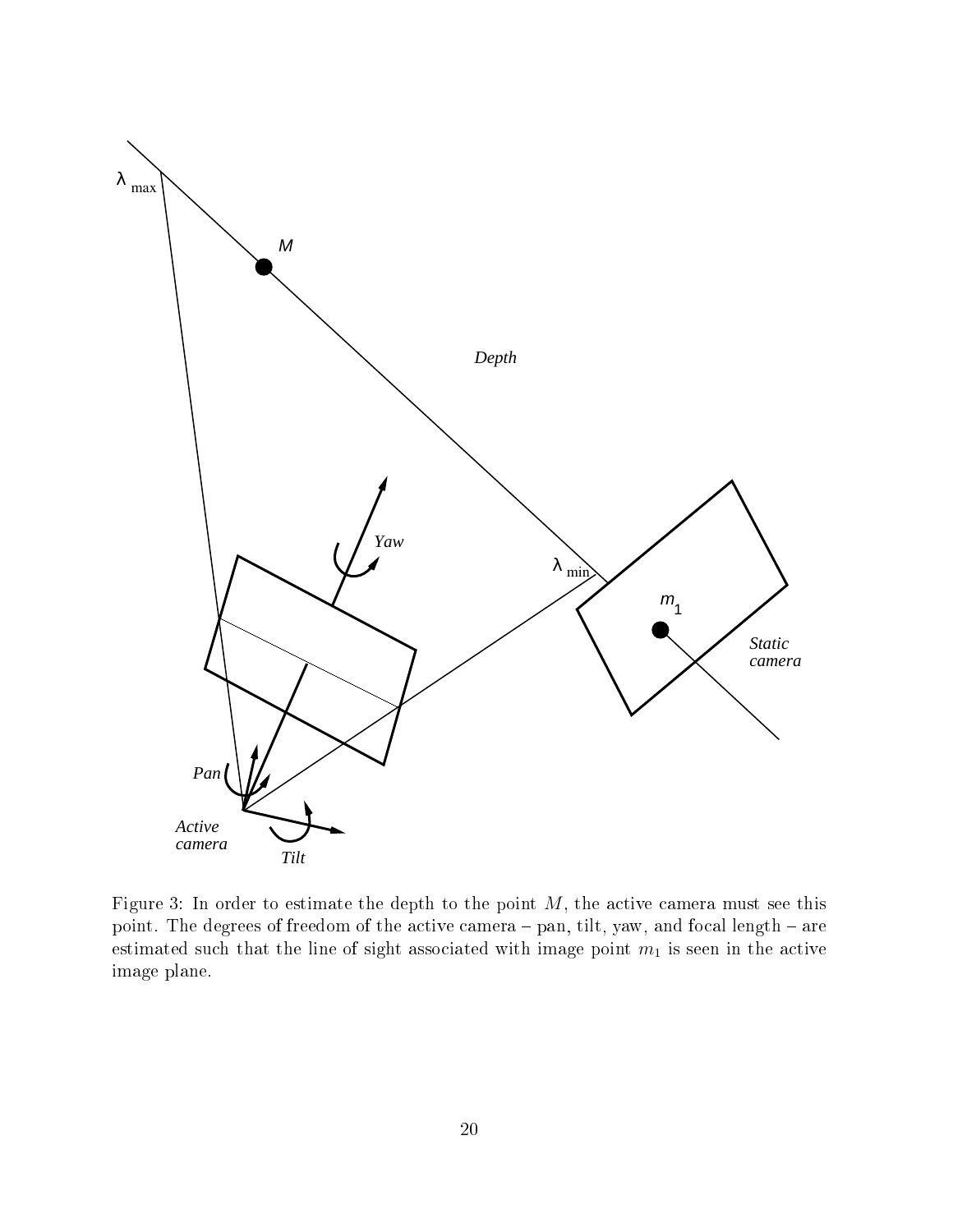![](_page_22_Picture_0.jpeg)

Figure 4: This figures shows 8 frames out of a 550-frame image sequence available with the static camera. The second frame shows the trajectory of the moving person.

![](_page_22_Figure_2.jpeg)

Figure 5: The output of the active camera after gaze control.

![](_page_22_Picture_4.jpeg)

Figure 6: The foreground pixels extracted from the sequence shown above.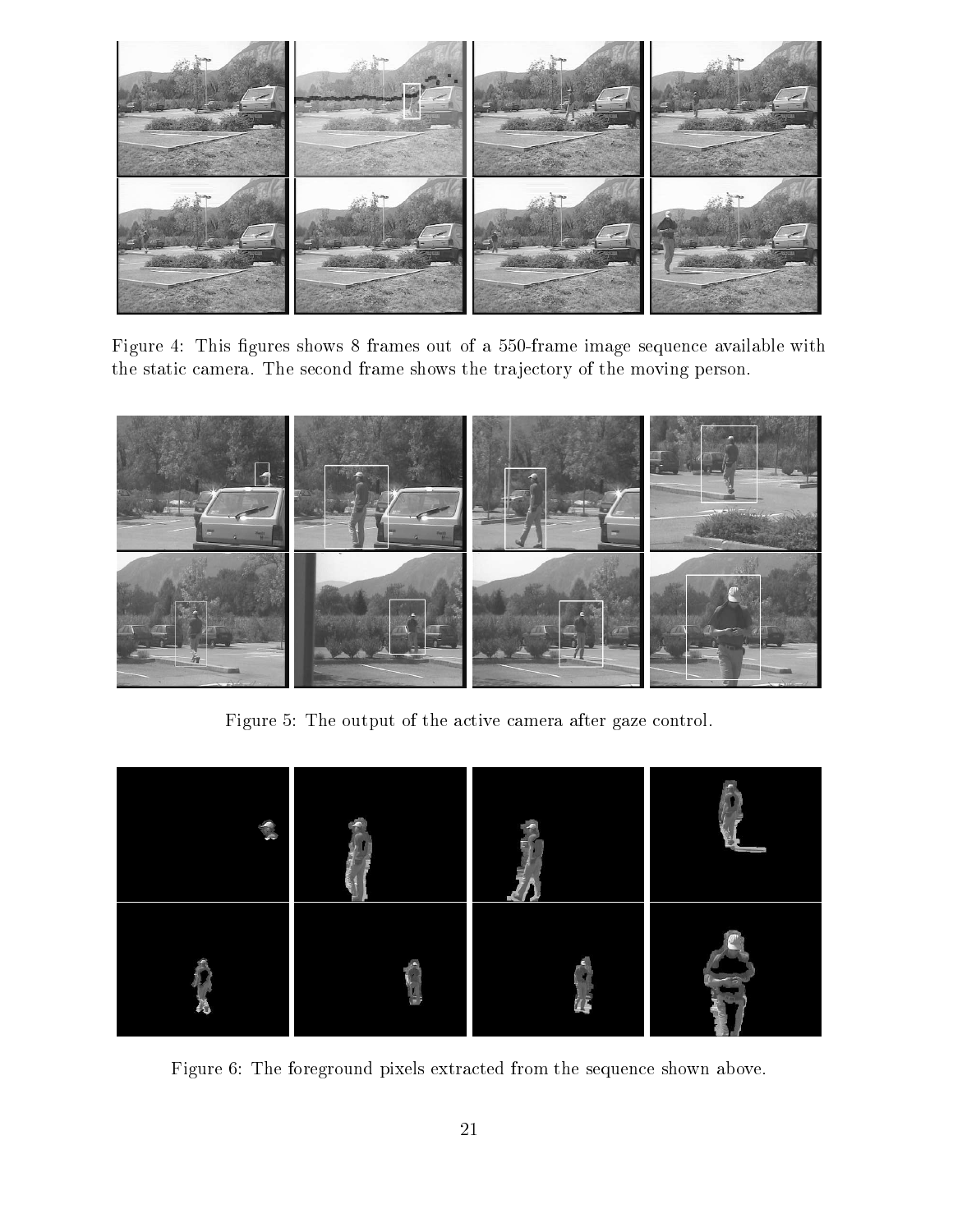![](_page_23_Picture_0.jpeg)

Figure 7: A second example showing 8 frames associated with the active camera.

![](_page_23_Picture_2.jpeg)

Figure 8: The result of foreground detection applied to the second example

![](_page_23_Picture_4.jpeg)

Figure 9: The foreground pixels were removed from the image sequence and replaced by ba
kground using the image-to-image homographies.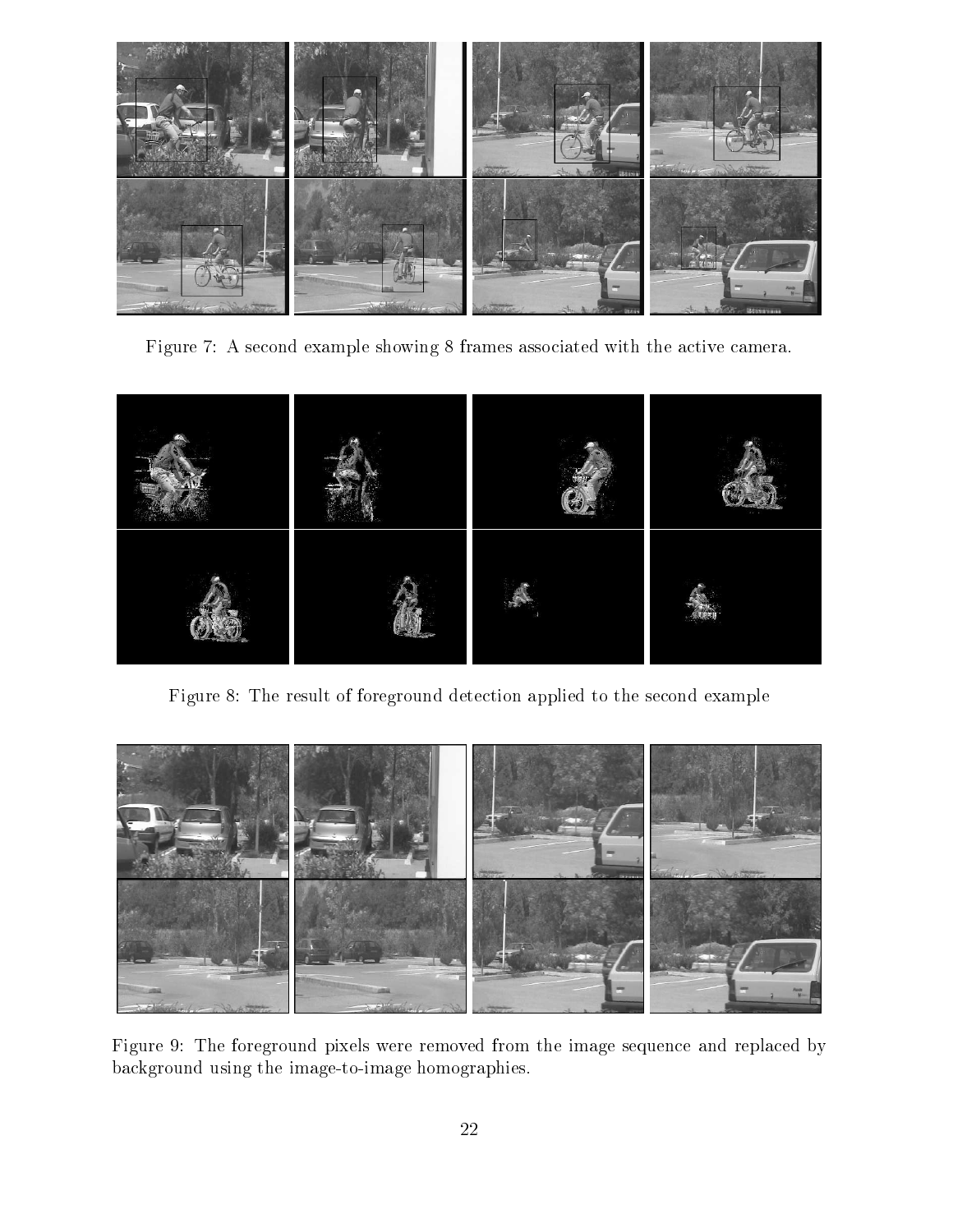![](_page_24_Figure_0.jpeg)

Figure 10: This figure shows a general pan-tilt mechanical model which attaches a camera (frame  $\#1$ ) to a rigid fixture (frame  $\#5$ ). Estimating the pan and tilt angles such that a given s
ene point appears at the image enter is a non-trivial inverse kinemati problem.